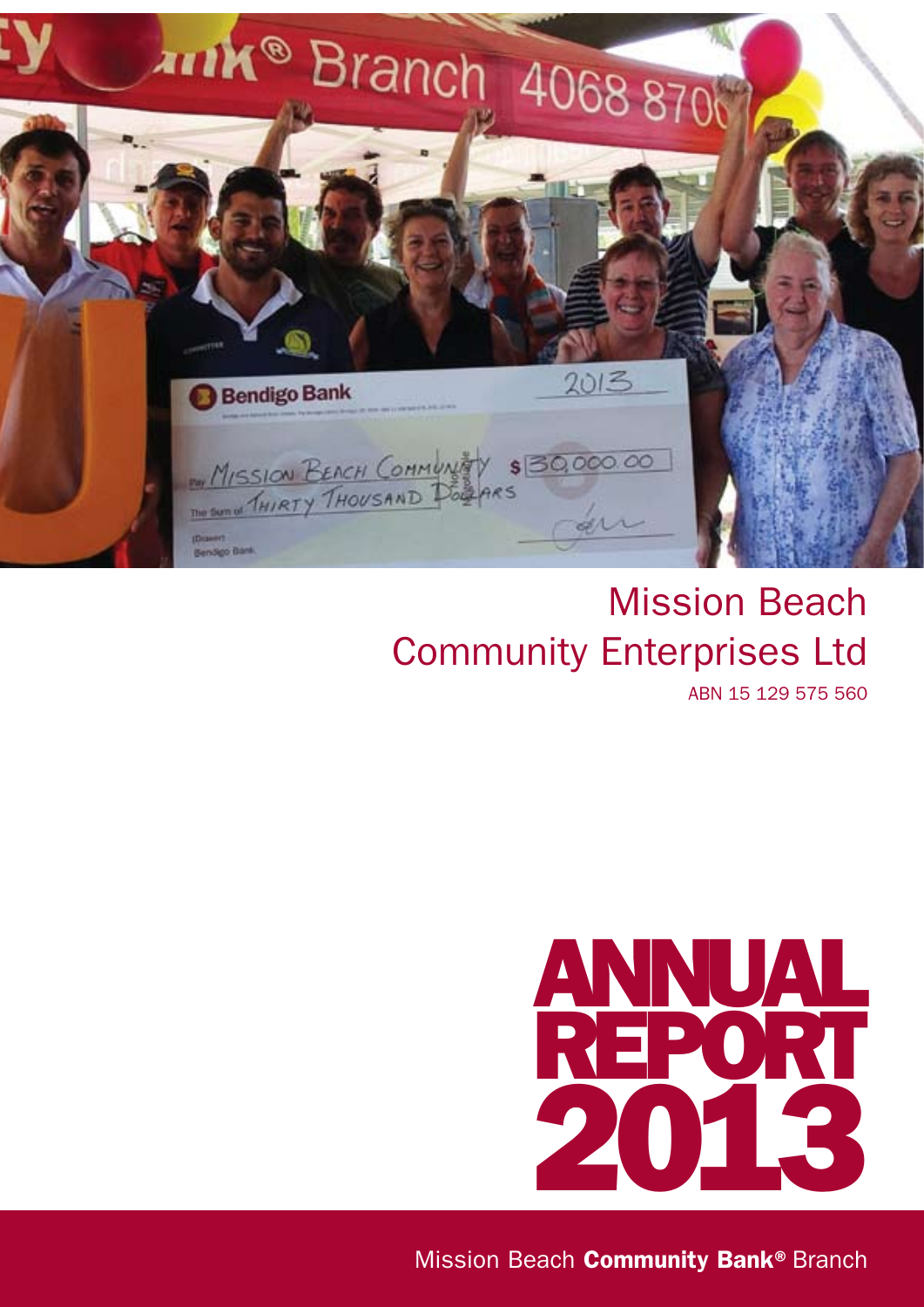# **Contents**

| <b>Chairman's report</b>           | 2  |
|------------------------------------|----|
| Manager's report                   | 3  |
| <b>Regional Manager's report</b>   | 4  |
| Directors' report                  | 5  |
| Auditor's independence declaration | 10 |
| <b>Financial statements</b>        | 11 |
| Notes to the financial statements  | 15 |
| Directors' declaration             | 33 |
| Independent audit report           | 34 |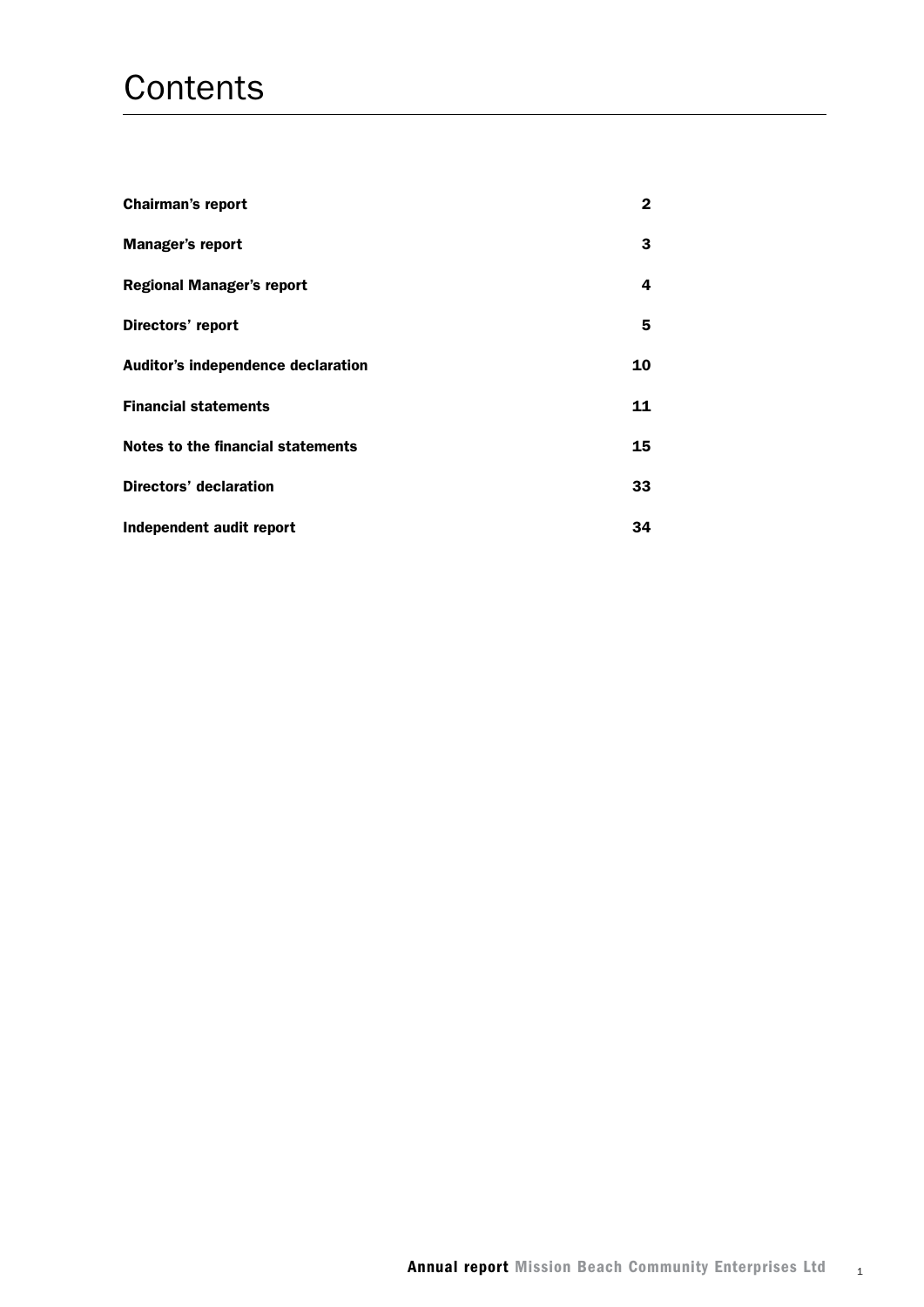# Chairman's report

## For year ending 30 June 2013

Our Community Bank® branch continues to steadily grow despite a stagnant world and local economy. This has occurred in a market of depressed economic growth in the Cassowary Coast region, and record low interest rates prevailing across the continent.

We remain indebted to our former Manager Geoff Beckley who left us in May of this year, our new Manager Evelyn Swarbrick, and our dedicated staff Angela Jackson, Diana Kennedy-Wood and Jodi Hunt. They work tirelessly at the branch and have won a number of customer commendations throughout the year.

I would also like to thank our hard working team of volunteer Directors who continue to ensure compliance with governance issues and our Franchise Agreement with Bendigo and Adelaide Bank, and most importantly take an active role within the community that our branch services.

We are proud to be one of now 300 **Community Bank®** branches in Australia which in total have created 1,800 jobs and over \$100 million of new community investment. Alone in the last year we have donated \$30,000 in projects assisting the Mission Beach community. Our passion and dedication to the community both within the Board, and the staff of the branch together with our franchise partner Bendigo and Adelaide Bank, ensures that our community will benefit from the growth of the branch.

Our total contributions to the community since we opened over five years ago is now over \$100,000 and we are very proud of this fact. Significant community contributions include regular sponsorship of the Mission Beach State School Banana Festival, Mission Beach Evolve Festival, Mission Beach Arts Centre, Rotary Park and the proposed Mission Beach Aquatic Facility project.

A community BBQ organised by our branch was attended by the community groups who benefitted from our sponsorship and ensured our close liaison with these groups with a view to continuing our ongoing support of the community at large.

Record low interest rates require an increase in banking business to move us into profitability, the state of which we are very close to at the present time. Our continuing success and contribution to the community will depend on the further expansion of our banking business. We need the support of community members and shareholders, and most importantly their banking business.

The year 2014 and beyond will be an exciting time for our branch. We look forward to rising to the challenge of moving our operation into profitability through an increase in support of the community in which we live and work. The Board is confident that with an improvement in the economy will come a commensurate improvement in the economy of this region and specifically our company. With the subsequent increase in business both our company and the community will benefit.

New businesses and indeed existing businesses recovering from Cyclone Yasi and the expected interruption to tourism and agriculture are now showing signs of confidence and this past tourist season has shown much improved trading within our community which of course, leads to stability in employment for locals, and an upturn in business confidence.

Tony Lee **Chair**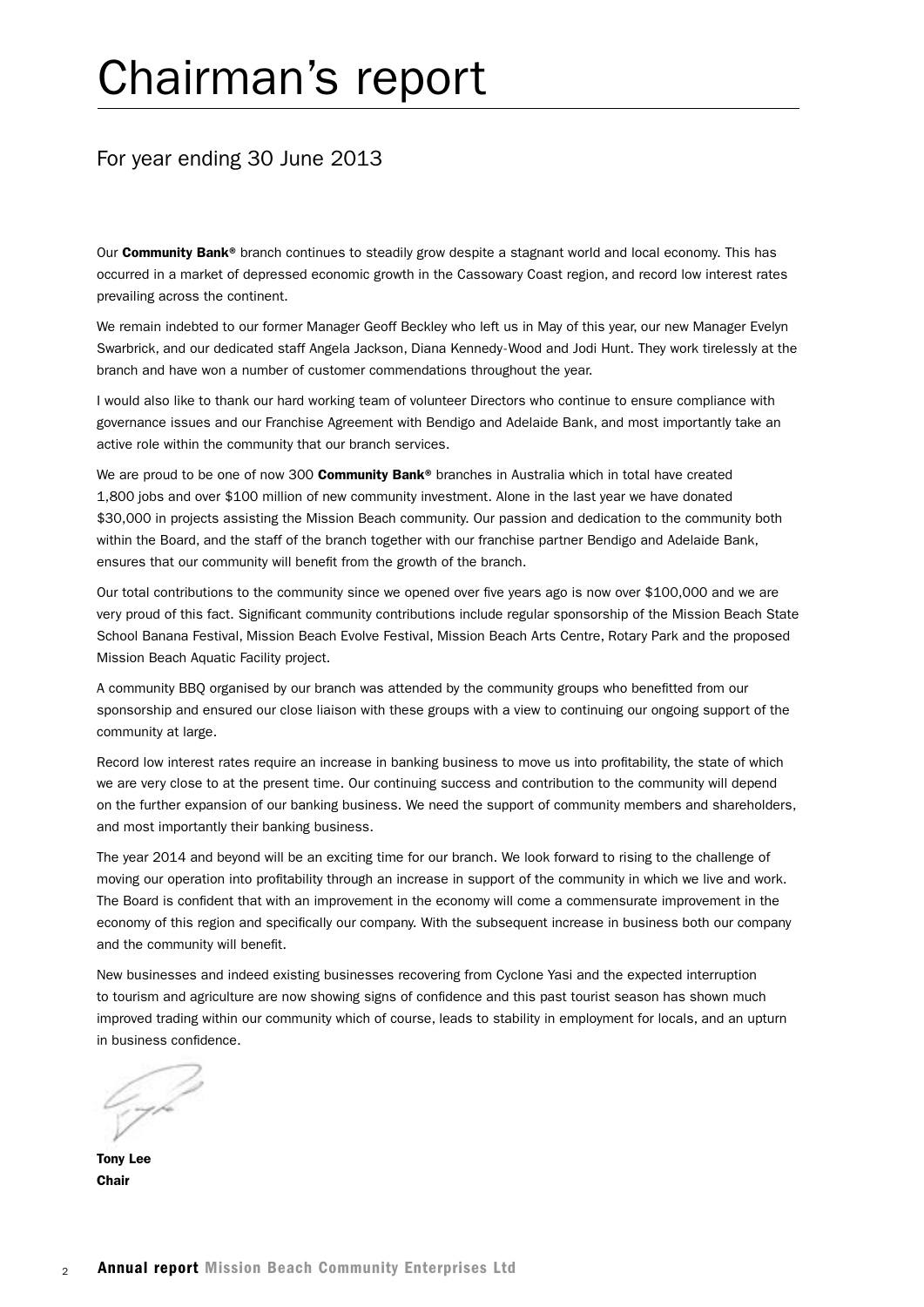# Manager's report

# For year ending 30 June 2013

I would like to take the opportunity to introduce myself as the new Branch Manager of Mission Beach Community Bank<sup>®</sup> Branch. With having over 25 years experience in banking and residing in Mission Beach, I give my full commitment and experience to my new position along with working with the community. For those I have not met already, I look forward to in the near future.

It is with pleasure to report another successful year for Mission Beach Community Bank® Branch in this our 5th year of operation.

During this period the Mission Beach Community Bank® Branch with the assistance from Bendigo and Adelaide Bank has returned another \$30,000 to the community, which takes our total return to the community over the last five years to over \$100,000.

The aftermath of Cyclone Yasi has continued to affect our community, however we have continued to grow and as at 30 June 2013 our total Business exceeded \$36.5 million. In an environment where margins on lending and deposits continue to drop, this is considered satisfactory, however has delayed our reaching profitability.

Throughout the year our dedicated staff members and Board of Directors have continued their support of community charities, projects and local functions, such as The Banana Festival, Mission Beach Evolve Festival, Mission Beach Craft Group, Mission Beach Arts, Rotary with their Water Park and many more.

Many thanks to our Board of Directors, shareholders and staff for their continued commitment to the community.

With the support of our Board, staff and our loyal customer base I am confident that our business will continue to grow in this 2013/14 financial year.

Mission Beach Community Bank® Branch provides a full range of banking Services, for both personal and business needs, as well as providing access to business specialists. Bendigo and Adelaide Bank in fact now has a dedicated rural Agri-business Manager for this region.

Our operating hours are from 10.00am to 6.00pm Monday to Friday for your convenience.

Evelyn Swarbrick Branch Manager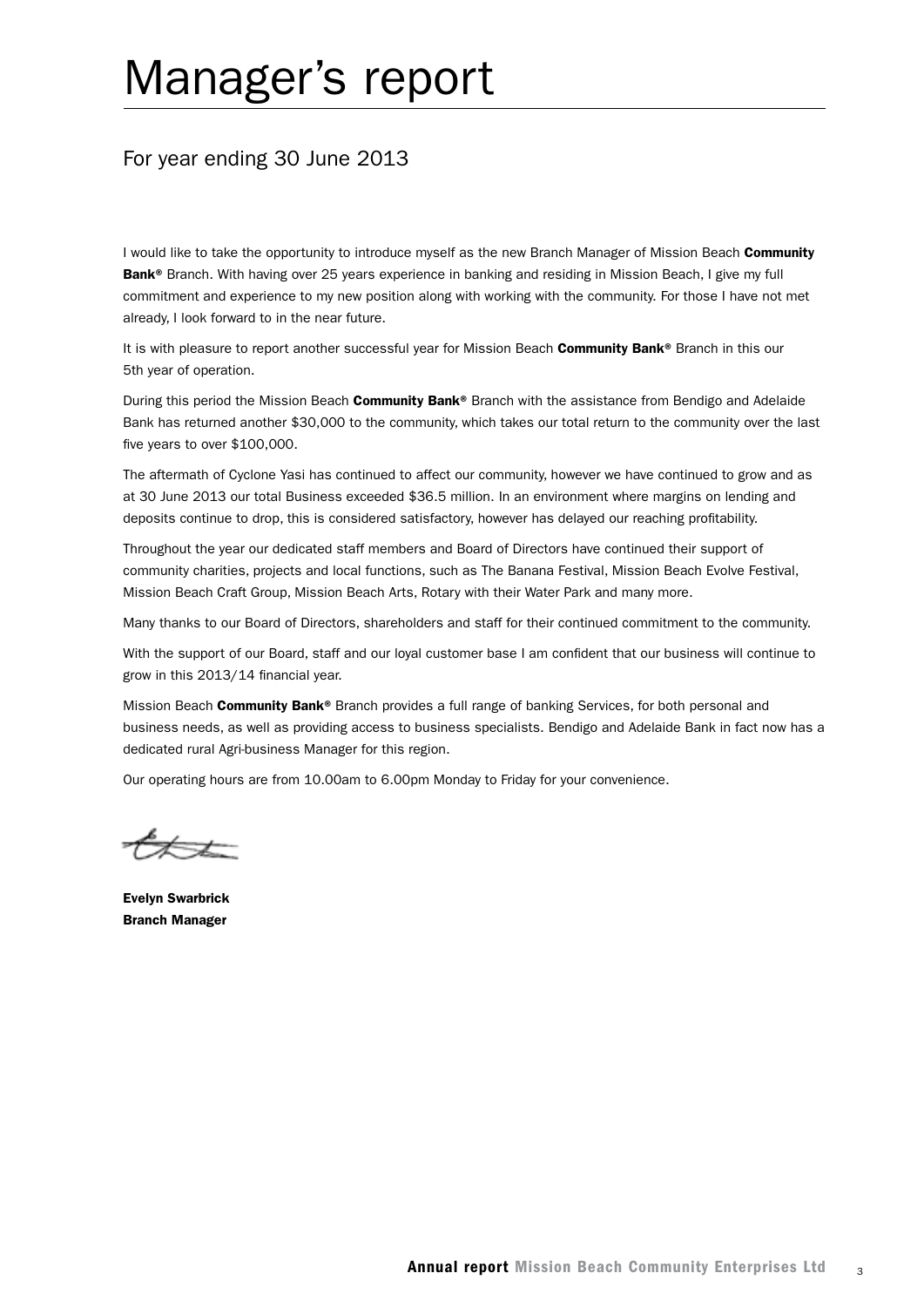# Regional Manager's report

## For year ending 30 June 2013

I am very pleased to provide you with an update on the progress of Mission Beach Community Bank® Branch.

For the 5th year now, the community of Mission Beach and surrounding areas have supported their locally owned Community Bank<sup>®</sup> branch by transferring their business, obtaining new loans and investing in the Mission Beach Community Bank® Branch.

We are pleased to announce that we now exceeded \$36.5 million of loans and deposit funds, which represents an almost 10 % increase from last financial year. In today's current economic environment, this is considerably good business growth.

We have recently seen a change in management, and welcome Evelyn Swarbrick to the team. Evelyn has in excess of 25 years banking experience and joins the business with much enthusiasm. Living locally, I'm sure the community and local businesses will support Evelyn and her dedicated staff in her new role.

As many of you would be aware, Bendigo Bank formed the **Community Bank®** model over 15 years ago and is now represented in over 300 towns, cities and communities across the nation. We expect to open another 20 branches this financial year. We continue to grow.

It has been through this partnership, the Bendigo **Community Bank®** model and through your efforts, that over \$100 million has been contributed to vital community projects and has breathed new life and a greater sense of purposes to many communities.

Each year, the Mission Beach management team and volunteer Board are able to look towards the future, deliberately and strategically planning to ensure the business, our people and your community can continue to be successful and thrive in a rapidly changing world.

Mission Beach **Community Bank®** Branch has played a key role in this milestone, returning more than \$100,000 over the past five years to your local community. These grants and sponsorships have made a significant difference to a number of local organisations that many of you and your families are part of. We look forward to continuing to support these groups and others as more people bank with us and we become more successful.

Again, on behalf of Bendigo Bank, the Community Bank® company Directors, management and staff, I would like to thank the community for your contribution to the success of the Mission Beach Community Bank® Branch. We consider our relationship with our franchise partners to be strong and we look forward to further growth of the business in this financial year.

Sincerely,

Rfewet<sup>h-</sup>

Ross Growcott Regional Manager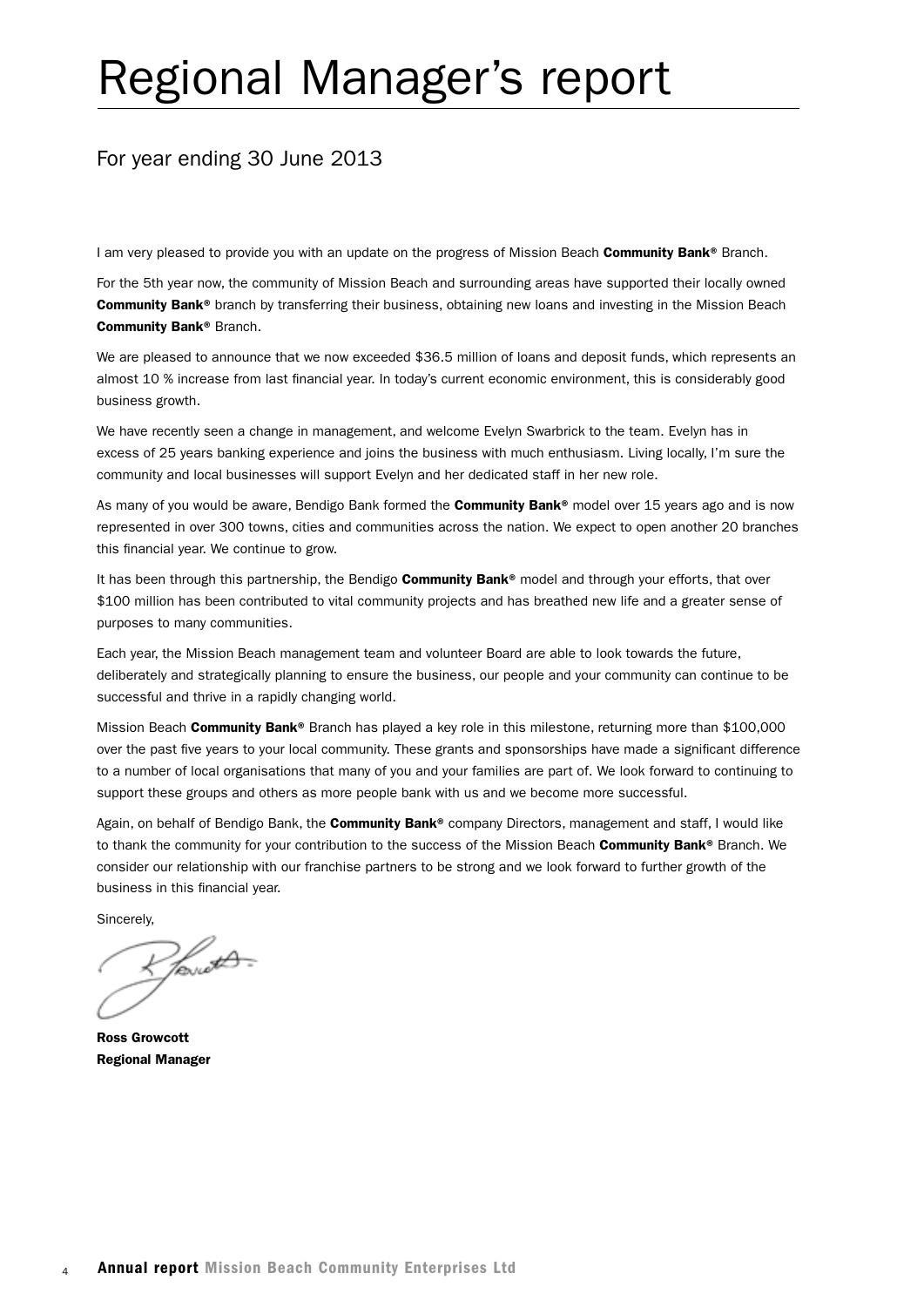# For the financial year ended 30 June 2013

Your Directors submit their report of the company for the financial year ended 30 June 2013.

#### Directors

The names and details of the company's Directors who held office during or since the end of the financial year are:

| Name and position held                                                          | <b>Qualifications</b>                                                 | <b>Experience and other Directorships</b>                                                                                                                                                                                        |
|---------------------------------------------------------------------------------|-----------------------------------------------------------------------|----------------------------------------------------------------------------------------------------------------------------------------------------------------------------------------------------------------------------------|
| <b>Anthony Trevor Lee</b><br>Director<br>Board member since October 2011        | Solicitor &<br>Mediator                                               | Involved in the Local Marine Advisory Committee;<br>(under GBRMPA); Mission Beach Seabed Watch<br>Inc; the Coast Guard, and is a founding Director of<br>Mission Beach Harbour Pty Ltd. Assoc Lee & Co<br>Solicitors.            |
| <b>Christopher Rodney Norton</b><br>Director<br>Board member since October 2011 | Chartered<br>Accountant                                               | 20 years public accounting experience in Australia<br>& England. Specialising in tax and business<br>consulting to primary producers, small & medium<br>size enterprises assisting them with strategies to<br>promote success.   |
| <b>Debbie Lee Brittain</b><br>Director<br>Board member since February 2008      | <b>Masters Health</b><br><b>Services</b><br>Management                | 27 years in the health industry; owner/operator of<br>local restaurant for 7 years; Secretary of<br>Beachtown Body Corporate Committee 5 years;<br>7 years real estate experience; currently working<br>as a legal Secretary.    |
| <b>Helen Louise Vasta</b><br>Director<br>Board member since October 2011        | Bachelor<br>Commerce<br><b>Accounting Major</b>                       | Worked Commonwealth Bank 13 years; extensive<br>community fundraising; worked for NAB; operates<br>family business as Harvesting Contractors;<br>partner Stewart & Associates Accounting Practice.                               |
| <b>Stephen William Oliver</b><br>Director<br>Appointed August 2012              | Travel Agent and<br>Management<br>Consultant                          | 30 year career in travel and tourism throughout<br>the UK, USA & Australian corporate industries.<br>Managed own Consultancy business liaising with<br>senior corporate firms world-wide. Consultation,<br>education & training. |
| <b>Michelle Louise Dore</b><br>Director<br>Appointed August 2012                | Hairdresser                                                           | Opened her own salon at 22 years of age;<br>experience with both Stefan and Headmaster<br>Franchises in England & Australia; family focussed<br>and committed to community growth. Operates her<br>own salon at present.         |
| <b>Jennifer Ann Downs</b><br>Director<br>Appointed March 2013                   | Training and<br>Development<br>Specialist<br><b>HR Qualifications</b> | Over 30 years in Training & Development in<br>various industries in Qld. Completed a four<br>year term with the Cassowary Coast Council as<br>Councillor in 2012. Was founding president of<br>local Business Women's Network.   |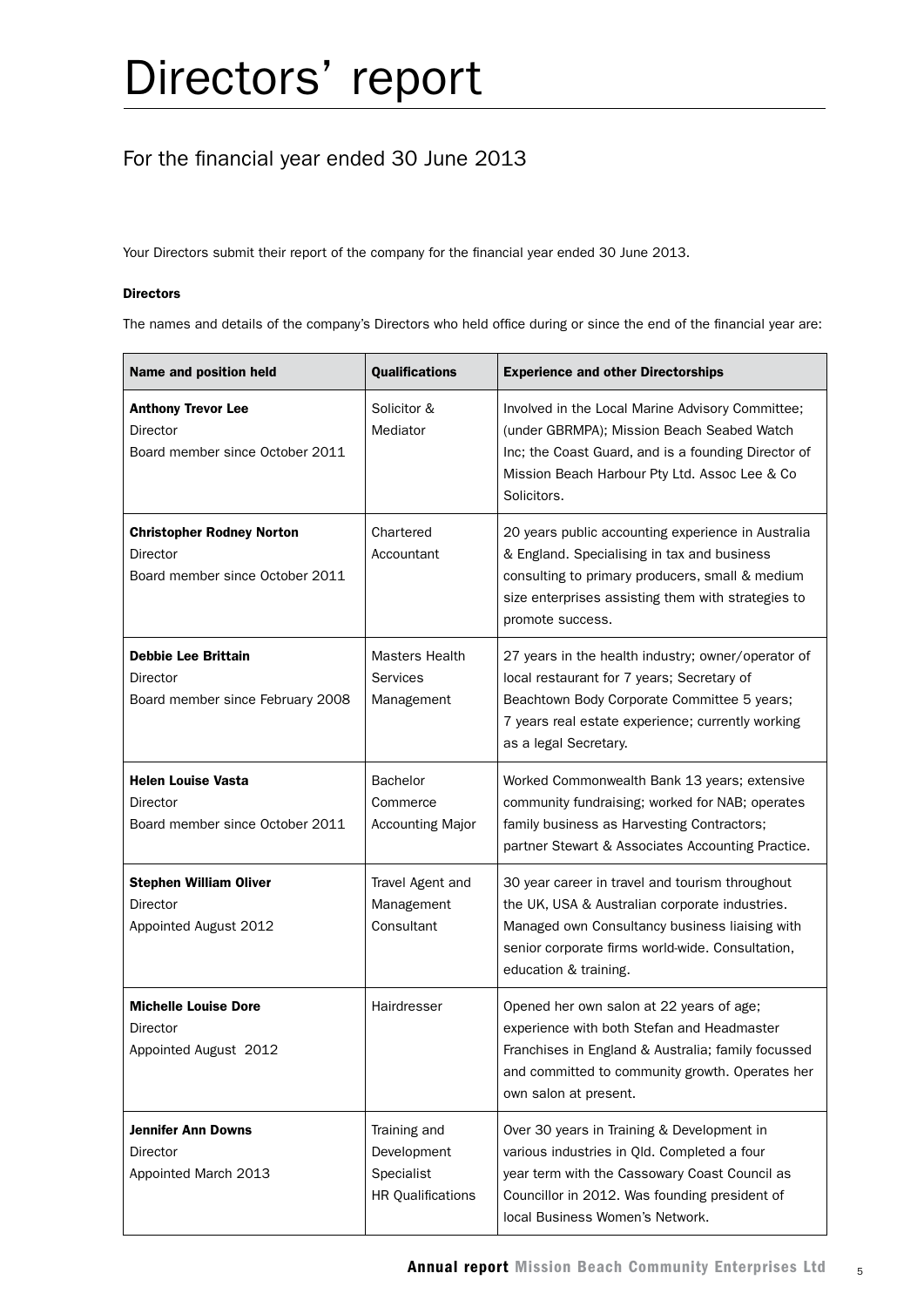#### Directors (continued)

| <b>Cosimo Tedesco</b><br>Director<br>Appointed March 2013                                                        | <b>Retired Business</b><br>Owner                                       | Background in maitenance in various<br>organisations in Australia, specialising in welding<br>& drafting. Started his own business as a steel<br>fabricator in 1974 & expanded across the region                                               |
|------------------------------------------------------------------------------------------------------------------|------------------------------------------------------------------------|------------------------------------------------------------------------------------------------------------------------------------------------------------------------------------------------------------------------------------------------|
| Lynda Mae Hannah<br>Chairperson<br>Board member since April 2009<br>Resigned November 2012                       | <b>Masters Health</b><br>Sciences<br>Degree Education<br>& Special Ed. | Taught for several years; managed WHO<br>accredited injury prevention unit at Royal Childrens<br>Hospital Melb; Manager Business & Community<br>Liaison Dept Roads Transport NSW; Owner of local<br>eco-development Mission Beach.             |
| <b>Patrick Bernard Biddlecombe</b><br><b>Director</b><br>Board member since Feb 2008<br>Resigned November 2012   | <b>Retired Executive</b><br>Chef                                       | Lived and worked as a chef in 11 countries for<br>International Hotel companies; involved in opening<br>of 5 hotels, including Cairns Hilton; owned<br>restaurant on the Gold Coast: volunteer Meals on<br>Wheels; culinary competition judge. |
| <b>Richard Thomas Brant</b><br><b>Company Secretary</b><br>Board member since Feb 2008<br>Resigned November 2012 | Behavioual<br>Science<br>Degree                                        | 10 years construction, management & design in<br>the building industry; 17 years Commonwealth<br>Counselling, Training, HR; HR consultant private<br>sector; has own business in IT, computer design<br>& systems training.                    |
| <b>Karen Maguire</b><br>Director<br>Board member since October 2010<br>Resigned November 2012                    | Bachelor of<br>Teaching                                                | Worked Manchester Social Services 10 years;<br>Kindegarten Director; Child Care Director; School<br>Teacher locally 10 years; Practice Manager of<br>Family Medical Centre in Mission Beach.                                                   |

Directors were in office for this entire year unless otherwise stated.

No Directors have material interests in contracts or proposed contracts with the company.

#### Principal activities

The principal activities of the company during the course of the financial year were in providing Community Bank® services under management rights to operate a franchised branch of Bendigo and Adelaide Bank Limited.

There has been no significant changes in the nature of these activities during the year.

#### Review of operations

The (loss) of the company for the financial year after providing for income tax was 44,589. (2012 (loss): \$41,186), which is a 8% increase as compared with the previous year.

The company improved its revenue during the year however expenses continued to increase.

The net assets of the company have decreased to \$219,624 (2012: \$264,213). The decrease is largely due to the increase in the bank overdraft.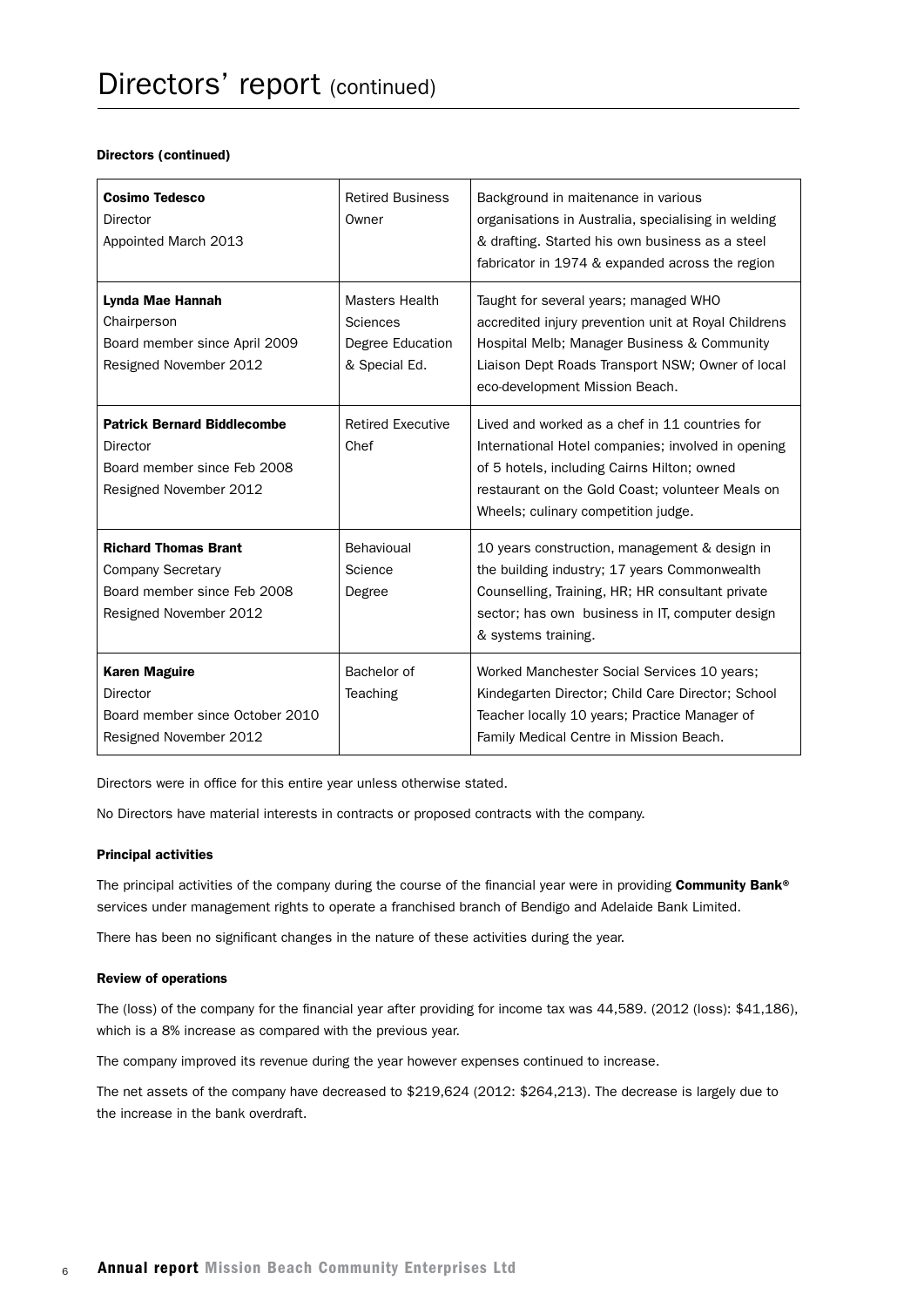#### Dividends

|                                              | Year ended 30 June 2013 |     |
|----------------------------------------------|-------------------------|-----|
|                                              | <b>Cents per share</b>  |     |
| Dividends paid in the year (final dividend): | Nil                     | Nil |

#### Significant changes in the state of affairs

No significant changes in the company's state of affairs occurred during the financial year.

#### Events subsequent to reporting date

No matters or circumstances have arisen since the end of the financial year that significantly affect or may significantly affect the operations of the company, the results of those operations or the state of affairs of the company, in future financial years.

#### Remuneration report

#### Remuneration policy

There has been no remuneration policy developed as Director positions are held on a voluntary basis and Directors are not remunerated for their services.

#### Remuneration benefits and payments

Other than detailed below, no Director has received or become entitled to receive, during or since the financial year, a benefit because of a contract made by the company, controlled entity or related body corporate with a Director, a firm which a Director is a member or an entity in which a Director has a substantial financial interest. This statement excludes a benefit included in the aggregate amount of emoluments received or due and receivable by Directors shown in the company's accounts, or the fixed salary of a full-time employee of the company, controlled entity or related body corporate.

The Mission Beach Community Enterprises Limited has accepted the Bendigo and Adelaide Bank Limited's Community Bank® Directors Privileges package. The package is available to all Directors who can elect to avail themselves of the benefits based on their personal banking with the branch. There is no requirement to own Bendigo and Adelaide Bank Limited shares and there is no qualification period to qualify to utilize the benefits. The package mirrors the benefits currently available to Bendigo and Adelaide Bank Limited shareholders. The Directors have estimated the total benefits received from the Directors Privilege Package to be nil for the year ended 30 June 2013.

#### Indemnifying Officers or Auditor

The company has agreed to indemnify each Officer (Director, Secretary or employee) out of assets of the company to the relevant extent against any liability incurred by that person arising out of the discharge of their duties, except where the liability arises out of conduct involving dishonesty, negligence, breach of duty or the lack of good faith. The company also has Officers Insurance for the benefit of Officers of the company against any liability occurred by the Officer, which includes the Officer's liability for legal costs, in or arising out of the conduct of the business of the company or in or arising out of the discharge of the Officer's duties.

Disclosure of the nature of the liability and the amount of the premium is prohibited by the confidentiality clause of the contract of insurance. The company has not provided any insurance for an Auditor of the company.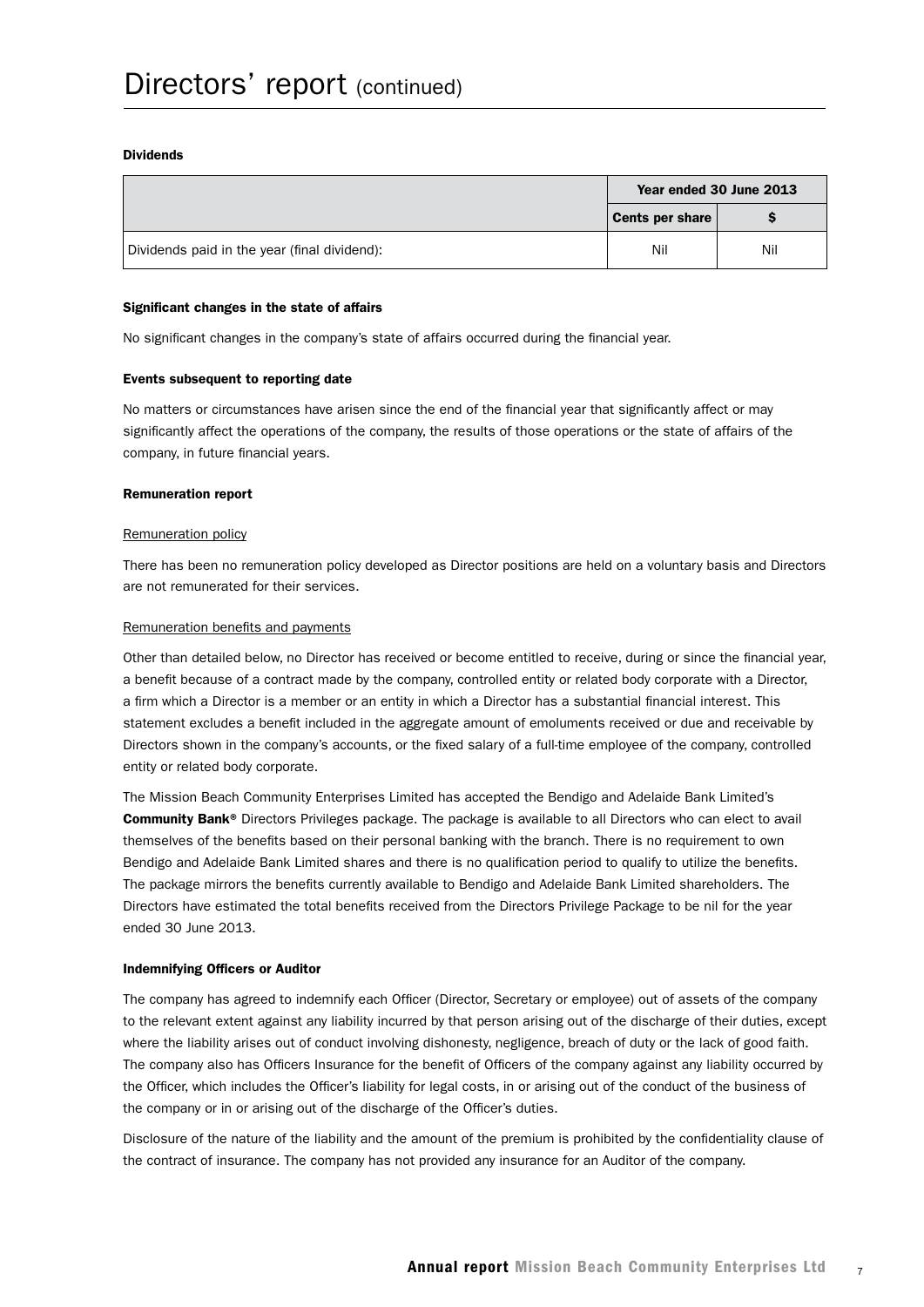#### Directors' meetings

The number of Directors' meetings held during the year were 11. Attendances by each Director during the year were as follows:

| <b>Director</b>                                      | <b>Board</b><br>meetings* |
|------------------------------------------------------|---------------------------|
| Debbie Lee Brittain                                  | 10(11)                    |
| Christopher Rodney Norton                            | 10(11)                    |
| <b>Helen Louise Vasta</b>                            | 10(11)                    |
| Anthony Trevor Lee                                   | 9(11)                     |
| Michelle Louise Dore (appointed August 2012)         | 9(11)                     |
| Stephen William Oliver (appointed August 2012)       | 9(11)                     |
| Patrick Bernard Biddlecombe (resigned November 2012) | 4(5)                      |
| Richard Thomas Brant (resigned November 2012)        | 3(5)                      |
| Lynda Mae Hannah (resigned November 2012)            | 5(5)                      |
| Karen Maguire (resigned November 2012)               | 1(5)                      |
| Jennifer Ann Downs (appointed March 2013)            | 4(4)                      |
| Cosimo Tedesco (appointed March 2013)                | 2(4)                      |

# The first number is the meetings attended while in brackets is the number of meetings eligible to attend. N/A - not a member of that Committee.

#### Likely developments

The company will continue its policy of providing banking services to the community.

#### Environmental regulations

The company is not subject to any significant environmental regulation. However, the Board believes that the company has adequate systems in place for the management of its environment requirements and is not aware of any breach of these environmental requirements as they apply to the company.

#### Proceedings on behalf of company

No person has applied for leave of court to bring proceedings on behalf of the company or intervene in any proceedings to which the company is a party for the purpose of taking responsibility on behalf of the company for all or any part of those proceedings. The company was not a party to any such proceedings during the year.

#### Company Secretary

Debbie Lee Brittain has been a Board member since the company's inception. She assumed the role of Company Secretary of Mission Beach Community Enterprises in November 2012. She has completed the requirements for the Low Volume Market Modules, attended an Understanding Financials Workshop, and has completed the AICD course and has experience in both the Government sector and the private sector.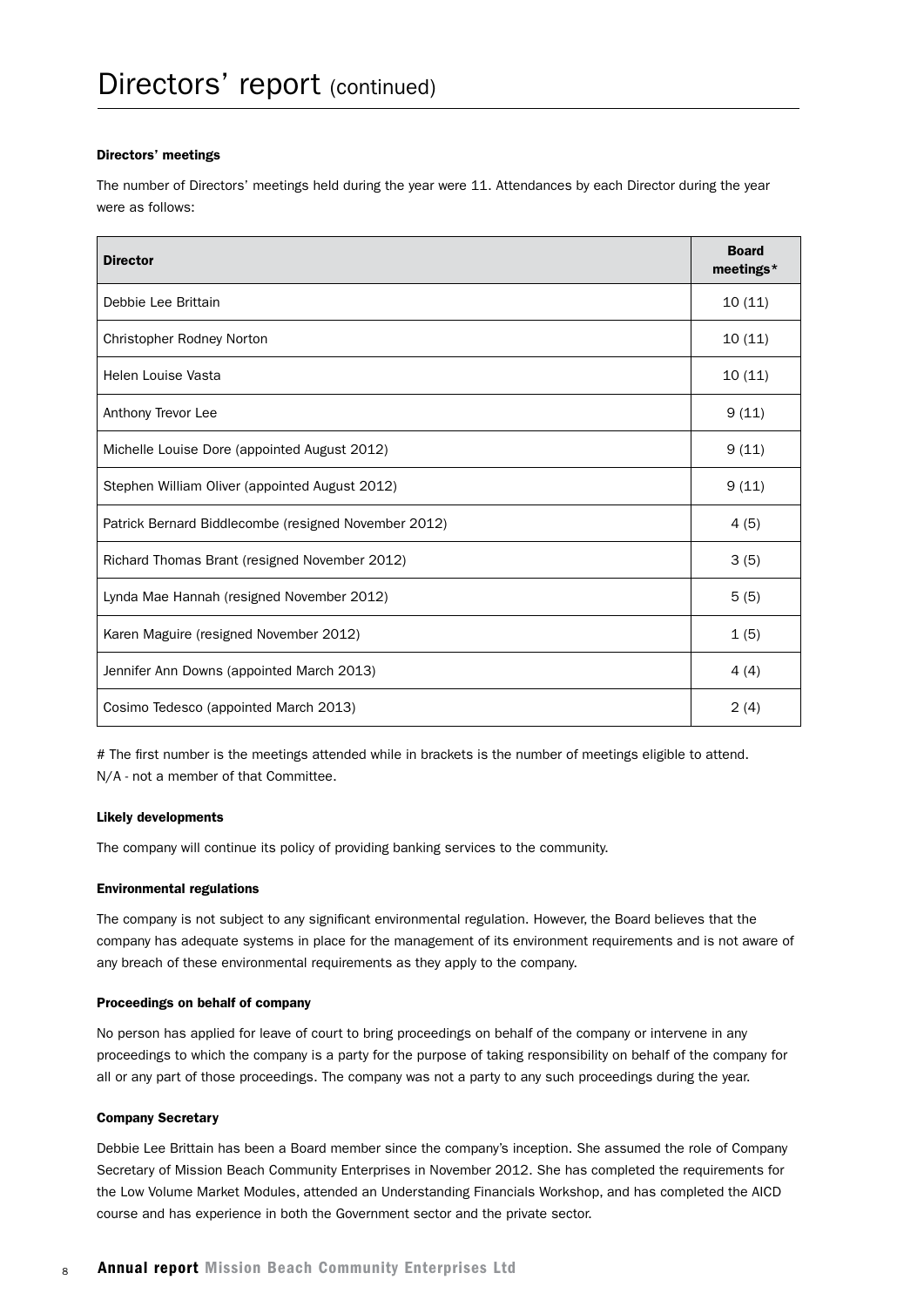#### Non audit services

The Directors in accordance with advice from the audit committee, are satisfied that the provision of non audit services during the year is compatible with the general standard of independence for Auditors imposed by the Corporations Act 2001. The Directors are satisfied that the services disclosed in Note 5 did not compromise the external Auditor's independence for the following reasons:

- • all non audit services are reviewed and approved by the audit committee prior to commencement to ensure they do not adversely affect the integrity and objectivity of the Auditor; and
- • the nature of the services provided does not compromise the general principles relating to Auditor independence in accordance with APES 110 "Code of Ethics for Professional Accountants" set by the Accounting Professional and Ethical Standards Board.

#### Auditor independence declaration

A copy of the Auditor's independence declaration as required under section 307C of the Corporations Act 2001 is set at page 10 of this financial report. No Officer of the company is or has been a partner of the Auditor of the company.

Signed in accordance with a resolution of the Board of Directors at Mission Beach, Queensland on 20 September 2013.

Anthony (Tony) Trevor Lee **Director**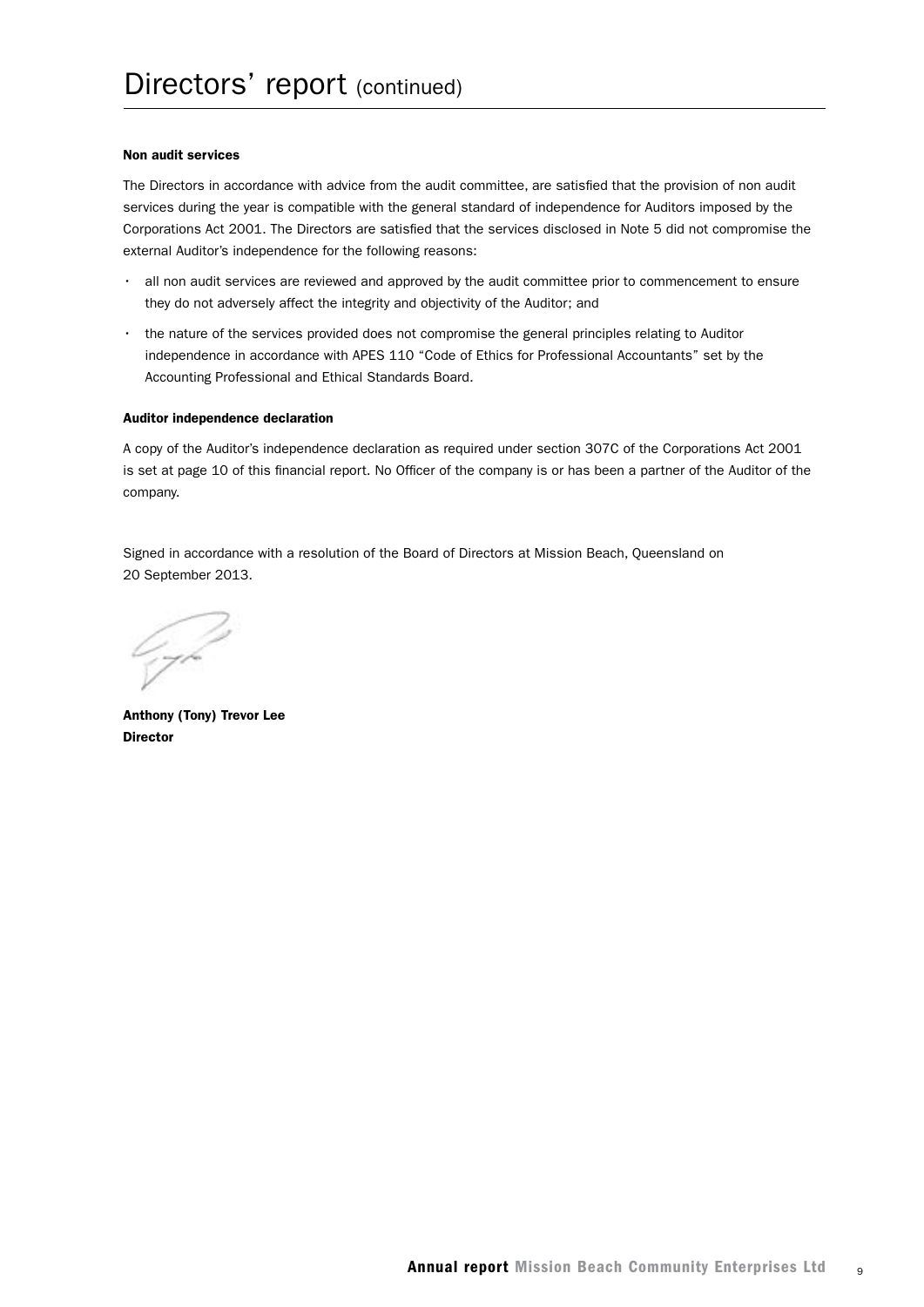# Auditor's independence declaration



Level 2, 10-16 Forest Street Bendigo, Victoria PO Box 30, Bendigo, VIC 3552

Telephone: (03) 5445 4200 Fax: (03) 5444 4344 Email: rsd@rsdadvisors.com.au

www.rsdadvisors.com.au

#### **Auditor's Independence Declaration under section 307C of the Corporations Act 2001 to the Directors of Mission Beach Community Enterprises Limited**

I declare that, to the best of my knowledge and belief, during the year ended 30 June 2013 there has been no contraventions of:

- (i) the auditor independence requirements as set out in the Corporations Act 2001 in relation to the audit; and
- (ii) any applicable code of professional conduct in relation to the audit.

**RICHMOND SINNOTT & DELAHUNTY** Chartered Accountants

**Warren Sinnott Partner Bendigo Dated at Bendigo, 20 September 2013**

Kichtsend Sinnon & Delahauts ABN 60-616-244-300 Liability limited by a scheme approved under Professional Statulards Legislation

Partnero Philip Delabours Warren Sinnert Cass Hall Dont Andrews

Kathie Teaulair David Richmond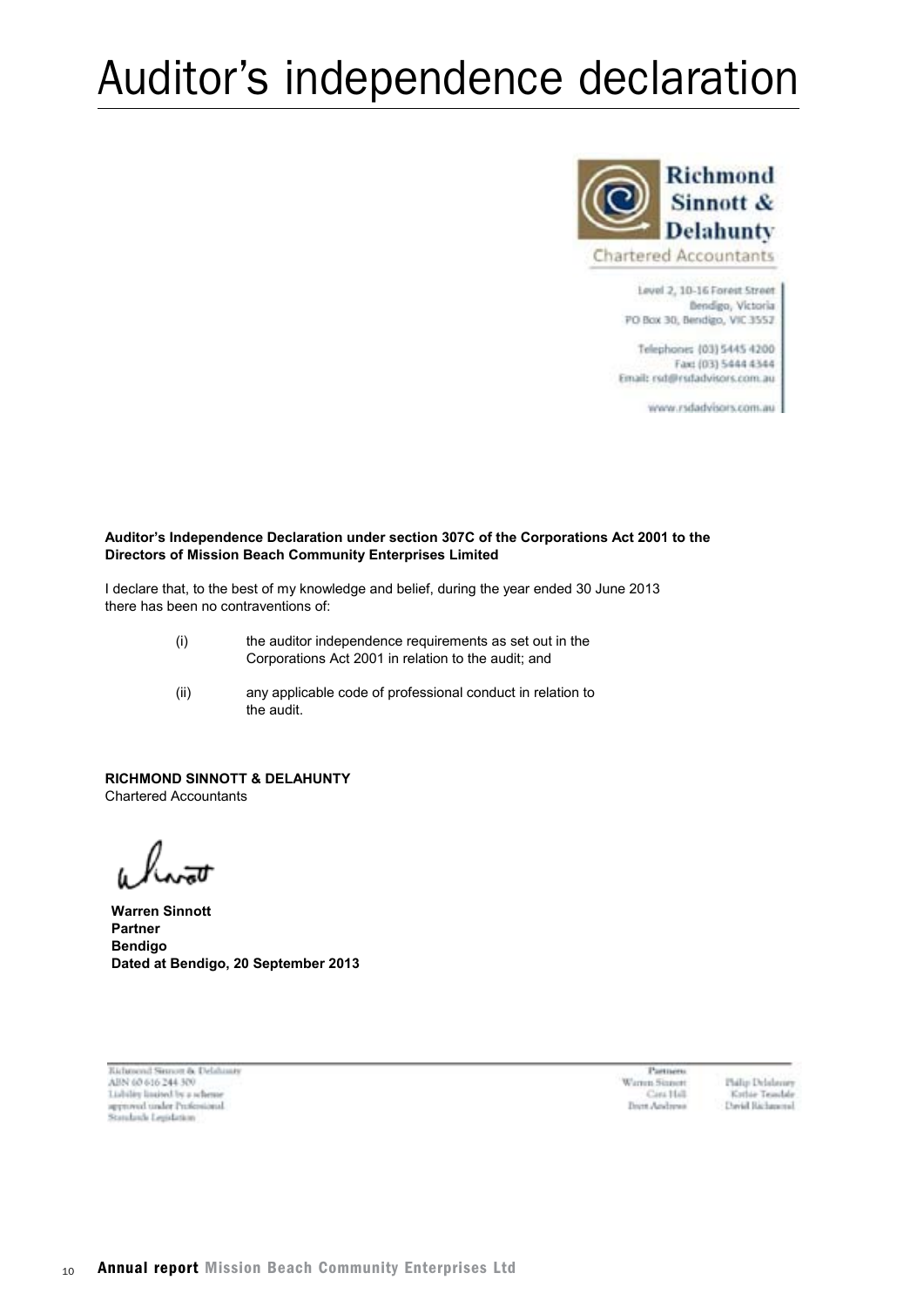# Statement of profit or loss and other comprehensive income for the year ended 30 June 2013

|                                                                    | <b>Notes</b> | 2013<br>\$ | 2012<br>\$ |
|--------------------------------------------------------------------|--------------|------------|------------|
| Revenue                                                            | 2            | 352,182    | 336,521    |
| Employee benefits expense                                          | 3            | (214, 985) | (225, 677) |
| Depreciation and amortisation expense                              | 3            | (12, 724)  | (13, 485)  |
| Finance costs                                                      | 3            | (7, 381)   | (2, 202)   |
| Bad and doubtful debts expense                                     | 3            | (10)       | (272)      |
| Rental expense                                                     |              | (45, 413)  | (43, 531)  |
| Other expenses                                                     |              | (115, 011) | (113, 741) |
| Operating profit/(loss) before charitable donations & sponsorships |              | (43, 342)  | (62, 387)  |
| Charitable donations and sponsorships                              |              | (21, 035)  | (832)      |
| Profit/(loss) before income tax expense                            |              | (64, 377)  | (63, 219)  |
| Tax expense / (benefit)                                            | 4            | (19, 788)  | (22, 033)  |
| Profit/(loss) for the year                                         |              | (44, 589)  | (41, 186)  |
| Other comprehensive income                                         |              |            |            |
| <b>Total comprehensive income</b>                                  |              | (44, 589)  | (41, 186)  |
| Profit/(loss) attributable to:                                     |              |            |            |
| Members of the company                                             |              | (44, 589)  | (41, 186)  |
| <b>Total</b>                                                       |              | (44,589)   | (41, 186)  |
| Earnings per share (cents per share)                               |              |            |            |
| - basic for profit / (loss) for the year                           | 22           | (5.10)     | (4.71)     |
| - diluted for profit / (loss) for the year                         | 22           | (5.10)     | (4.71)     |
|                                                                    |              |            |            |

The accompanying notes form part of these financial statements.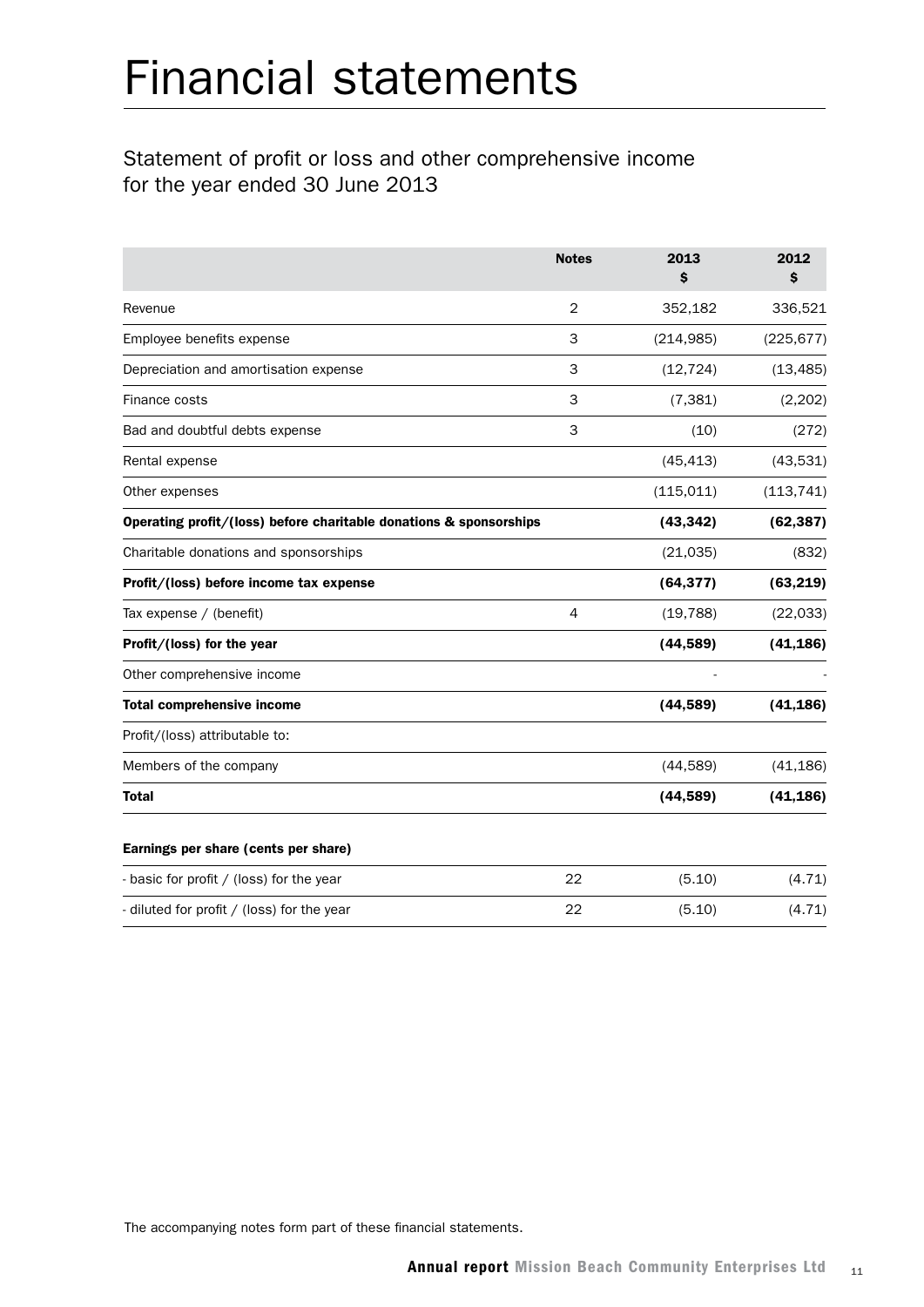# Statement of financial position as at 30 June 2013

|                                          | <b>Notes</b>   | 2013<br>\$ | 2012<br>\$ |
|------------------------------------------|----------------|------------|------------|
| <b>Assets</b>                            |                |            |            |
| <b>Current assets</b>                    |                |            |            |
| Trade and other receivables              | $\overline{7}$ | 18,479     | 16,822     |
| Other current assets                     | 8              | 6,851      | 5,321      |
| <b>Total current assets</b>              |                | 25,330     | 22,143     |
| <b>Non-current assets</b>                |                |            |            |
| Property, plant and equipment            | 9              | 144,960    | 155,684    |
| Deferred tax asset                       | 4              | 238,470    | 218,682    |
| Intangible assets                        | 10             |            | 2,000      |
| <b>Total non-current assets</b>          |                | 383,430    | 376,366    |
| <b>Total assets</b>                      |                | 408,760    | 398,509    |
| <b>Liabilities</b>                       |                |            |            |
| <b>Current liabilities</b>               |                |            |            |
| Bank overdraft                           | 6              | 173,681    | 105,128    |
| Trade and other payables                 | 11             | 11,061     | 23,190     |
| Provisions                               | 12             | 4,394      | 5,978      |
| <b>Total current liabilities</b>         |                | 189,136    | 134,296    |
| <b>Total liabilities</b>                 |                | 189,136    | 134,296    |
| <b>Net assets</b>                        |                | 219,624    | 264,213    |
| <b>Equity</b>                            |                |            |            |
| Issued capital                           | 13             | 856,704    | 856,704    |
| Retained earnings / (accumulated losses) | 14             | (637,080)  | (592, 491) |
| <b>Total equity</b>                      |                | 219,624    | 264,213    |

The accompanying notes form part of these financial statements.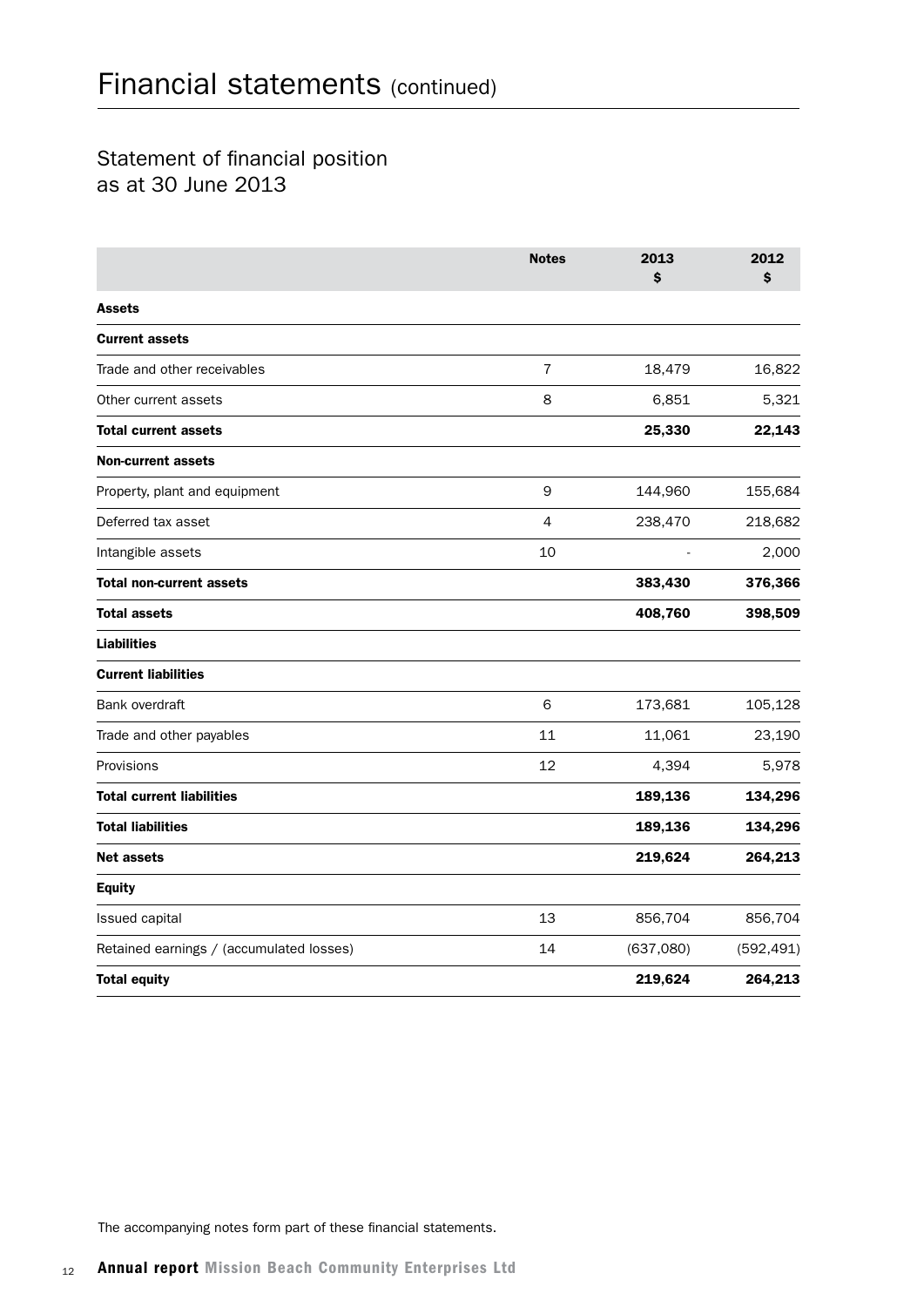# Statement of changes in equity for the year ended 30 June 2013

|                                                          | <b>Notes</b> | <b>Issued</b><br><b>Capital</b><br>\$ | <b>Retained</b><br><b>Earnings</b><br>\$ | <b>Total</b><br><b>Equity</b><br>\$. |
|----------------------------------------------------------|--------------|---------------------------------------|------------------------------------------|--------------------------------------|
| Balance at 1 July 2011                                   |              | 856,704                               | (551, 305)                               | 305,399                              |
| Total comprehensive income for the year                  |              |                                       | (41, 186)                                | (41, 186)                            |
| Transactions with owners, in their<br>capacity as owners |              |                                       |                                          |                                      |
| Shares issued during the year                            |              |                                       |                                          |                                      |
| Dividends paid or provided                               | 22           |                                       |                                          |                                      |
| Balance at 30 June 2012                                  |              | 856,704                               | (592, 491)                               | 264,213                              |
| Balance at 1 July 2012                                   |              | 856,704                               | (592, 491)                               | 264,213                              |
| Total comprehensive income for the year                  |              |                                       | (44, 589)                                | (44, 589)                            |
| Transactions with owners, in their<br>capacity as owners |              |                                       |                                          |                                      |
| Shares issued during the year                            |              |                                       |                                          |                                      |
| Dividends paid or provided                               | 22           |                                       |                                          |                                      |
| Balance at 30 June 2013                                  |              | 856,704                               | (637,080)                                | 219,624                              |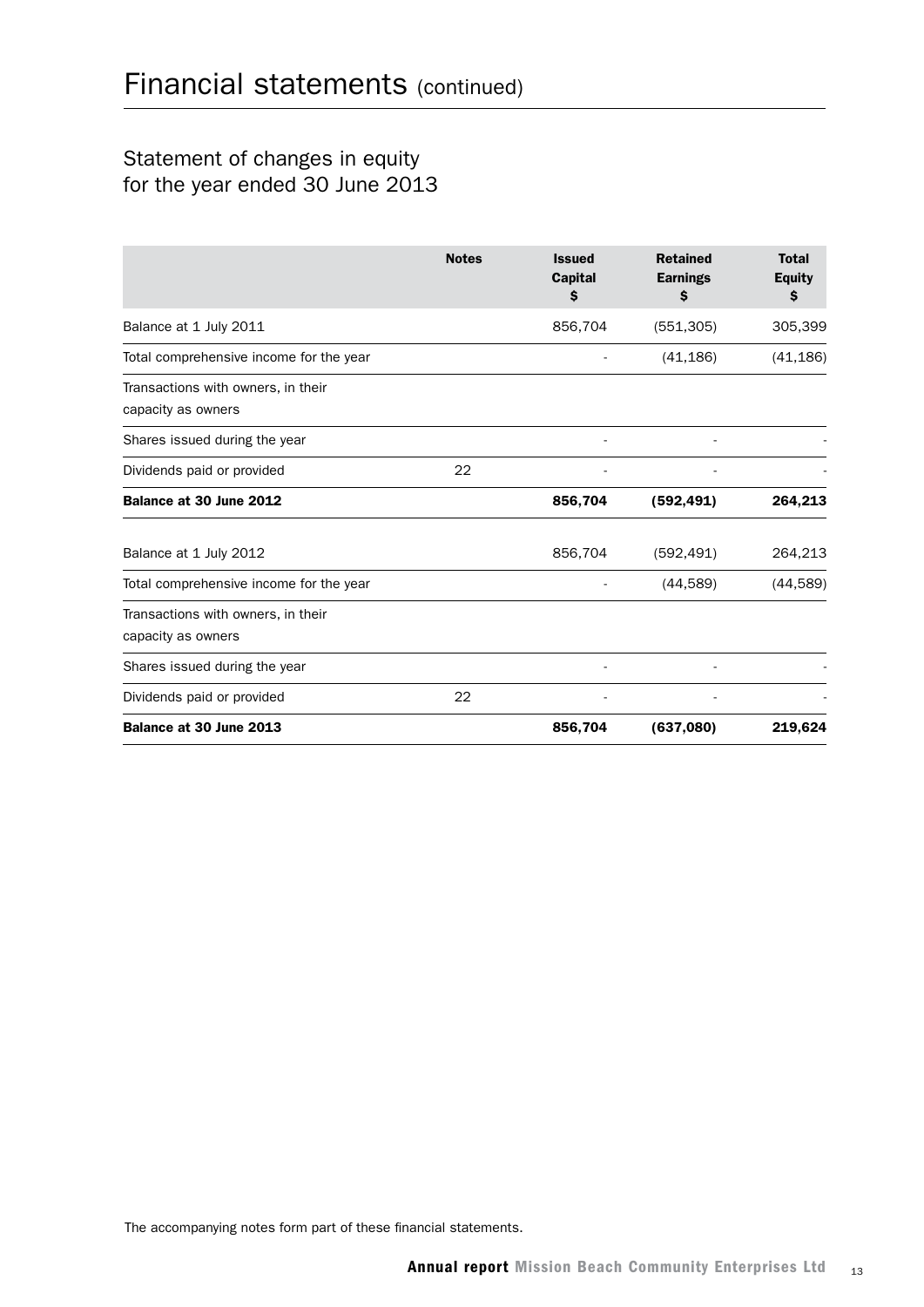## Statement of cash flows for the year ended 30 June 2013

|                                                    | <b>Notes</b>    | 2013<br>\$ | 2012<br>\$ |
|----------------------------------------------------|-----------------|------------|------------|
| <b>Cash flows from operating activities</b>        |                 |            |            |
| Receipts from clients                              |                 | 350,090    | 377,286    |
| Payments to suppliers and employees                |                 | (411, 697) | (428, 486) |
| Dividend revenue received                          |                 |            |            |
| Interest paid                                      |                 | (7, 381)   | (2,202)    |
| Interest received                                  |                 | 435        | 465        |
| Net cash flows from/(used in) operating activities | 15 <sub>b</sub> | (68, 553)  | (52, 937)  |
| Cash flows from investing activities               |                 |            |            |
| Purchase of property, plant & equipment            |                 |            | (3,706)    |
| Net cash flows from/(used in) investing activities |                 |            | (3,706)    |
| <b>Cash flows from financing activities</b>        |                 |            |            |
| Dividends paid                                     |                 |            |            |
| Net cash flows from/(used in) financing activities |                 |            |            |
| Net increase/(decrease) in cash held               |                 | (68, 553)  | (56, 643)  |
| Cash and cash equivalents at start of year         |                 | (105, 128) | (48, 485)  |
| Cash and cash equivalents at end of year           | 15a             | (173, 681) | (105, 128) |

The accompanying notes form part of these financial statements.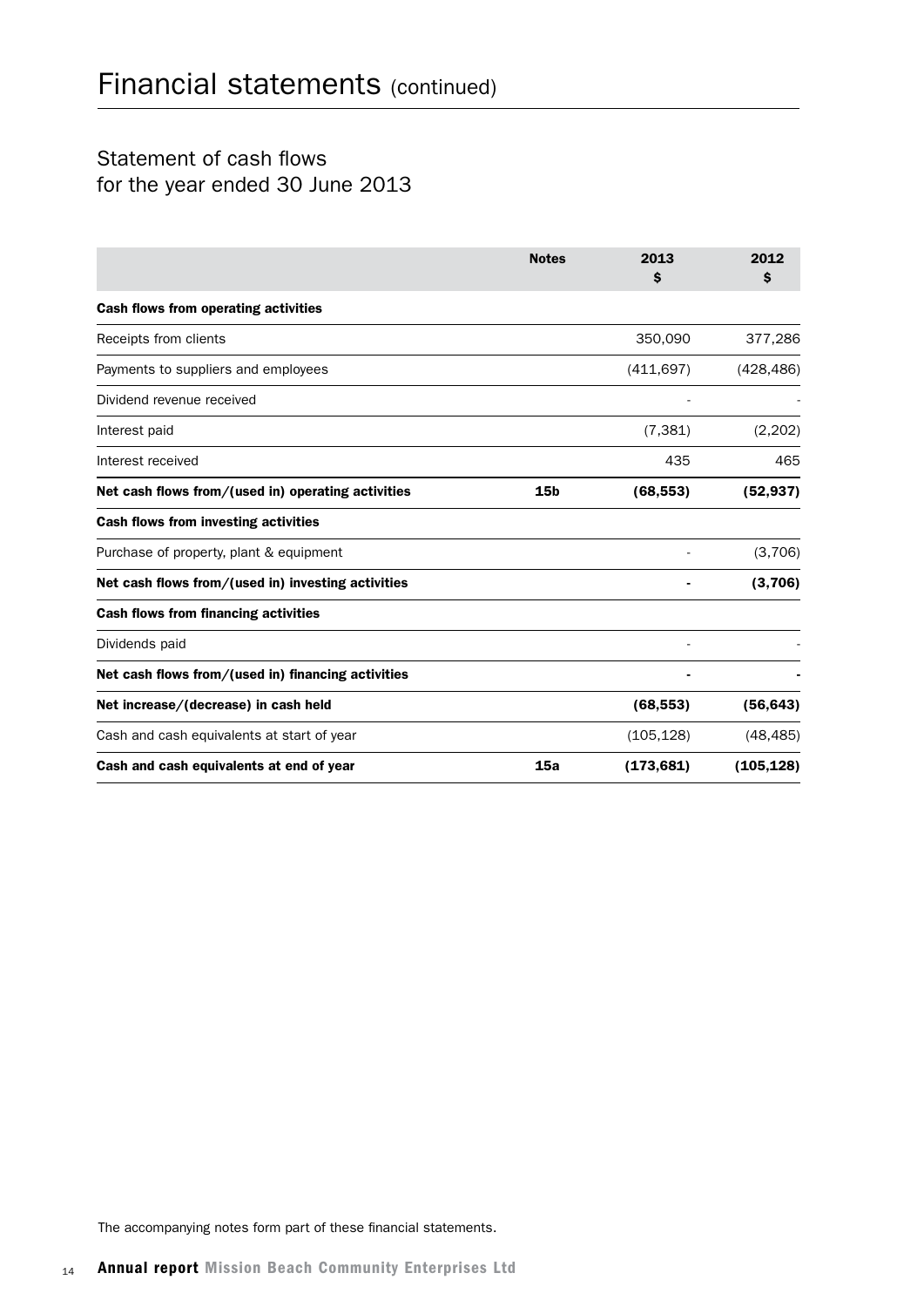# Notes to the financial statements

## For year ended 30 June 2013

The financial statements and notes represent those of Mission Beach Community Enterprises Limited. Mission Beach Community Enterprises Limited ('the company') is a company limited by shares, incorporated and domiciled in Australia.

The financial statements were authorised for issue by the Directors on 20 September 2013.

## Note 1. Summary of significant accounting policies

#### (a) Basis of preparation

The financial statements are general purpose financial statements, that have been prepared in accordance with Australian Accounting Standards (including Australian Accounting Interpretations) of the Australian Accounting Standards Board and the Corporations Act 2001. The company is a for profit entity for financial reporting purposes under Australian Accounting Standards.

Australian Accounting Standards set out accounting policies that the Australian Accounting Standards Board has concluded would result in financial statements containing relevant and reliable information about transactions, events and conditions. Compliance with Australian Accounting Standards ensures that the financial statements and notes also comply with International Financial Reporting Standards (IFRS). Material accounting policies adopted in the preparation of the financial statements are presented below and have been consistently applied unless stated otherwise.

The financial statements, except for cash flow information, have been prepared on an accruals basis and are based on historical costs, modified, where applicable, by the measurement at fair value of selected non current assets, financial assets and financial liabilities.

#### (b) Income tax

Deferred income tax is provided on all temporary differences at the reporting date between the tax bases of assets and liabilities and their carrying amounts for financial reporting purposes.

Deferred income tax liabilities are recognised for all taxable temporary differences.

Deferred income tax assets are recognised for all deductible temporary differences, carry-forward of unused tax assets and unused tax losses, to the extent that it is probable that taxable profit will be available against which the deductible temporary differences, and the carry-forward of unused tax assets and unused tax losses can be utilised.

The carrying amount of deferred income tax assets is reviewed at each reporting date and reduced to the extent that it is no longer probable that sufficient taxable profit will be available to allow all or part of the deferred income tax asset to be utilised.

Deferred income tax assets and liabilities are measured at the tax rates that are expected to apply to the year when the asset is realised or the liability is settled.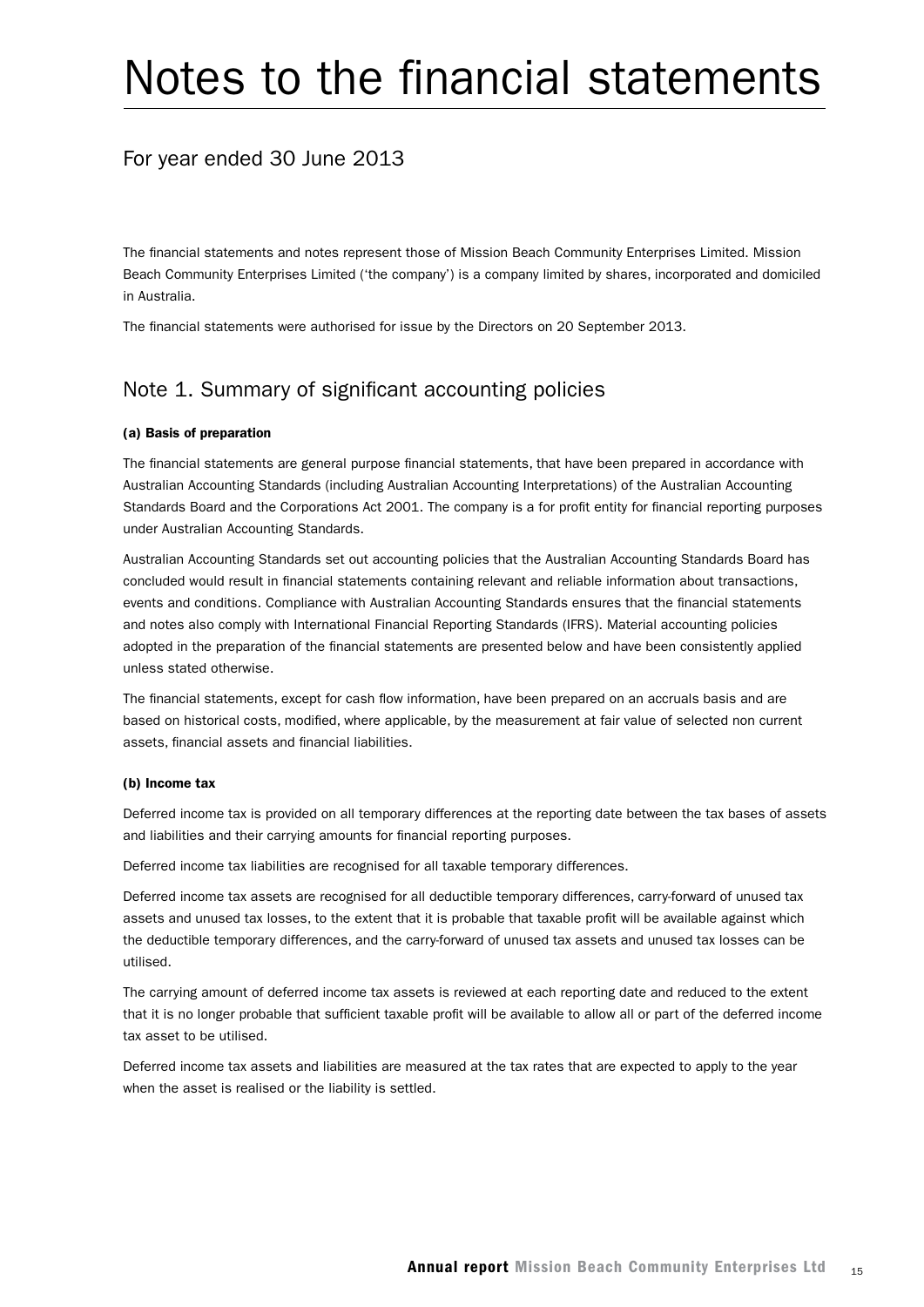#### (c) Property, plant and equipment

Property, plant and equipment are brought to account at cost less accumulated depreciation and any impairment in value.

Land and buildings are measured at fair value less accumulated depreciation.

Depreciation is calculated on a straight line basis over the estimated useful life of the asset as follows:

| <b>Class of asset</b> | <b>Depreciation rate</b> |  |
|-----------------------|--------------------------|--|
| Plant & Equipment     | 4 - 25%                  |  |
| <b>Fitout Costs</b>   | 2.5%                     |  |

#### Impairment

The carrying values of plant and equipment are reviewed for impairment when events or changes in circumstances indicate the carrying value may not be recoverable.

If any such indication exists and where the carrying value exceeds the estimated recoverable amount, the assets or cash-generating units are written down to their recoverable amount.

The recoverable amount of plant and equipment is the greater of fair value less costs to sell and value in use. In assessing value in use, the estimated future cash flows are discounted to their present value using a pre-tax discount rate that reflects current market assessments of the time value of money and the risks specific to the asset.

#### Revaluations

Following initial recognition at cost, land and buildings are carried at a revalued amount which is the fair value at the date of the revaluation less any subsequent accumulated depreciation on buildings and accumulated impairment losses.

Fair value is determined by reference to market based evidence, which is the amount for which the assets could be exchanged between a knowledgeable willing buyer and a knowledgeable willing seller in an arm's length transaction as at the valuation date.

#### (d) Impairment of assets

At each reporting date, the company assesses whether there is any indication that an asset is impaired. Where an indicator of impairment exists, the company makes a formal estimate of the recoverable amount. Where the carrying amount of an asset exceeds its recoverable amount the asset is considered impaired and is written down to its recoverable amount.

#### (e) Goods and services tax

Revenues, expenses and assets are recognised net of the amount of goods and services tax (GST), except where the amount of GST incurred is not recoverable from the Australian Taxation Office (ATO). In these circumstances, the GST is recognised as part of the cost of acquisition of the asset or as part of the expense.

Receivables and payables are stated inclusive of the amount of GST receivable or payable.

The net amount of GST recoverable from, or payable to, the ATO is included as part of receivables or payables in the Statement of Financial Position. Cash flows are presented on a gross basis.

The GST components of investing and financing activities which are recoverable from, or payable to, the ATO are presented as operating cash flows included in receipts from customers or payments to suppliers.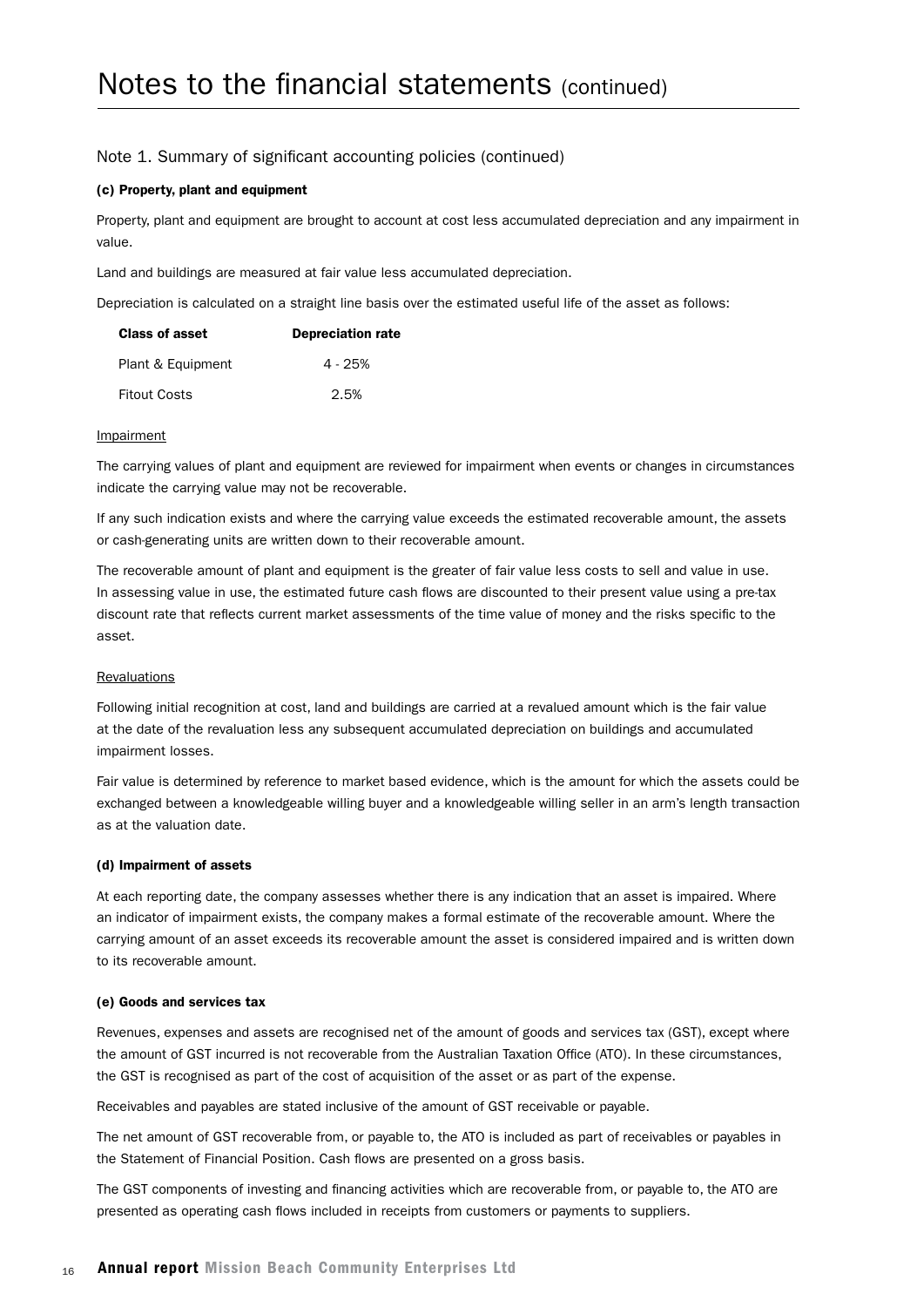#### (f) Employee benefits

Provision is made for the company's liability for employee benefits arising from the services rendered by employees to the end of the reporting period. Employee benefits that are expected to be settled within one year have been measured at the amounts expected to be paid when the liability is settled. Employee benefits payable later than one year have been measured at the present value of the estimated future cash outflows to be made for those benefits. In determining the liability, consideration is given to employee wage increases and the probability that the employee may not satisfy any vesting requirements. Those cash flows are discounted using market yields on national government bonds with terms to maturity that match the expected timing of cash flows attributable to the employee benefits.

#### (g) Intangibles

Establishment costs have been initially recorded at cost and amortised on a straight line basis at a rate of 20% per annum. The current amortisation charges for intangible assets are included under depreciation and amortisation expense per the Statement of Comprehensive Income.

#### (h) Cash

Cash on hand and in banks are stated at nominal value. Bank overdrafts are shown as short term borrowings in current liabilities in the statement of financial position.

For the purposes of the statement of cash flows, cash includes cash on hand and in banks and investments in money market instruments, net of outstanding bank overdrafts.

#### (i) Revenue

Revenue is measured at the fair value of the consideration received or receivable after taking into account any trade discounts and volume rebates allowed. Revenue comprises service commissions and other income received by the company.

Interest and fee revenue is recognised when earned. All revenue is stated net of the amount of goods and services tax (GST).

#### (j) Receivables and payables

Receivables and payables are non interest bearing and generally have payment terms of between 30 and 90 days. Receivables expected to be collected within 12 months at the end of the reporting period are classified as current assets. Receivables are recognised and carried at original invoice amount less a provision for any uncollected debts. Liabilities for trade creditors and other amounts are carried at cost that is the fair value of the consideration to be paid in the future for goods and services received, whether or not billed to the company and are recognised as a current liability.

#### (k) New accounting standards and interpretations not yet adopted

The AASB has issued a number of new and amended Accounting Standards and Interpretations that have mandatory application dates for future reporting periods, some of which are relevant to the company.

The company has decided not to early adopt any of the new and amended pronouncements. The company's assessment of the new and amended pronouncements that are relevant to the company but applicable in the future reporting periods is set below: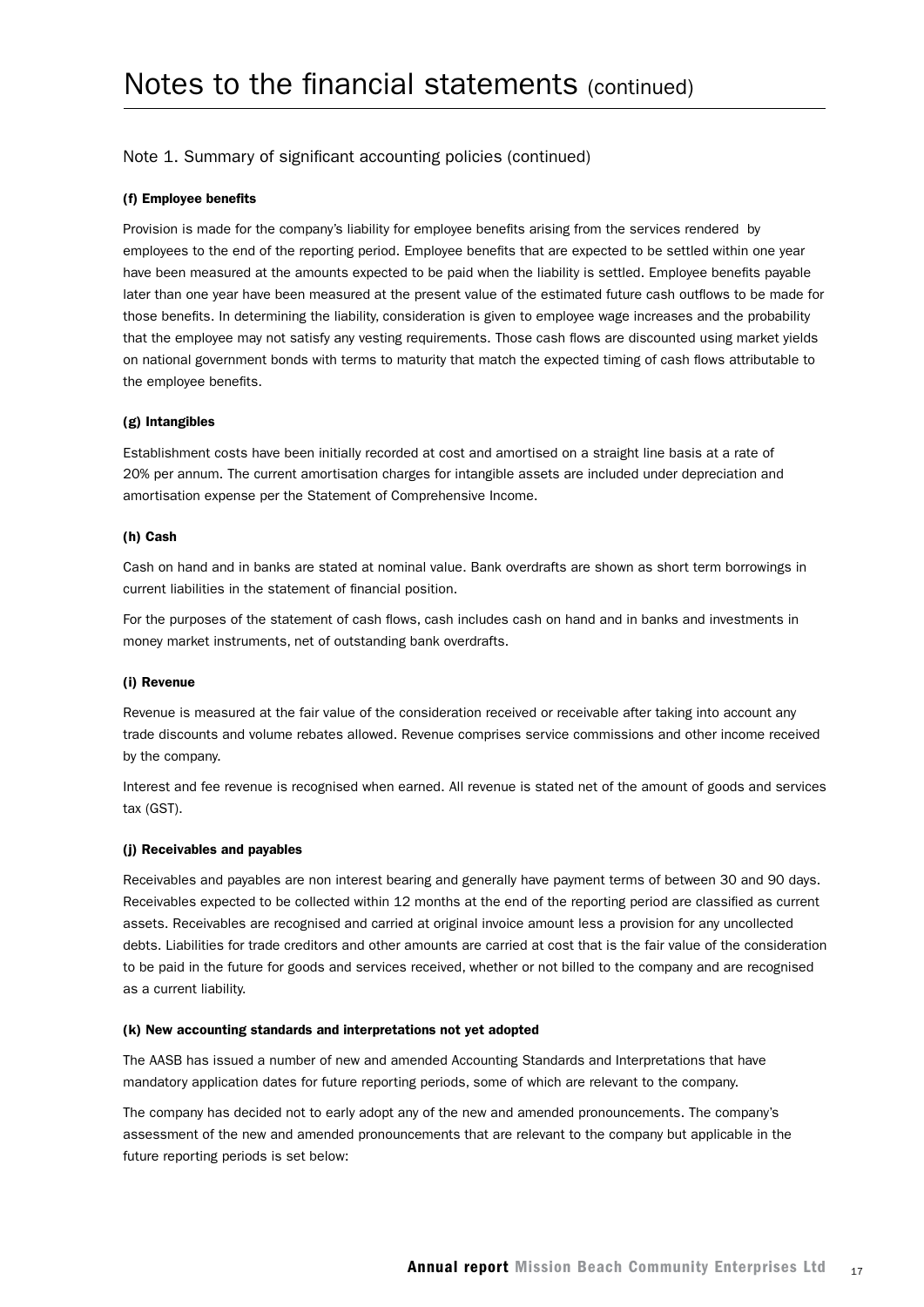#### (k) New accounting standards and interpretations not yet adopted (continued)

(i) AASB 9 Financial Instruments (2010), AASB 9 Financial Instruments (2009)

AASB 9 (2009) introduces new requirements for the classification and measurement of financial assets. Under AASB 9 (2009), financial assets are classified and measured based on the business model in which they are held and the characteristics of their contractual cash flows. AASB 9 (2010) introduces additions relating to financial liabilities. The IASB currently has an active project that may result in limited amendments to the classification and measurement requirements of AASB 9 and add new requirements to address the impairment of financial assets and hedge accounting.

 AASB 9 (2010 and 2009) are effective for annual periods beginning on or after 1 January 2015 with early adoption permitted. The adoption of AASB 9 (2010) is not expected to have an impact on the company's financial assets or financial liabilities.

(ii) AASB 13 Fair Value Measurement (2011)

AASB 13 provides a single source of guidance on how fair value is measured, and replaces the fair value measurement guidance that is currently dispersed throughout Australian Accounting Standards. Subject to limited exceptions, AASB 13 is applied when fair value measurements or disclosures are required or permitted by other AASBs. The company is currently reviewing its methodologies in determining fair values. AASB 13 is effective for annual periods beginning on or after 1 January 2013 with early adoption permitted.

(iii) AASB 119 Employee Benefits (2011)

AASB 119 (2011) changes the definition of short-term and other long-term employee benefits to clarify the distinction between the two. For defined benefit plans, removal of the accounting policy choice for recognition of actuarial gains and losses is not expected to have any impact on the company. However, the company may need to assess the impact of the change in measurement principles of expected return on plan assets. AASB 119 (2011) is effective for annual periods beginning on or after 1 January 2013 with early adoption permitted.

#### (l) Loans and borrowings

All loans are measured at the principal amount. Interest is recognised as an expense as it accrues.

#### (m) Provisions

Provisions are recognised when the company has a legal or constructive obligation, as a result of past events, for which is probable that the outflow of economic benefits will result and the outflow can be reliably measured.

Provisions are measured using the best estimate of the amounts required to settle the obligation at the end of the reporting period.

A provision for dividends is not recognised as a liability unless the dividends are declared, determined or publicly recommended on or before the reporting date.

#### (n) Share capital

Issued and paid up capital is recognised at the fair value of the consideration received by the company. Any transaction costs arising on the issue of ordinary shares are recognised directly in equity as a reduction of the share proceeds received.

#### (o) Comparative figures

When required by Accounting Standards comparative figures have been adjusted to conform to changes in presentation for the current financial year.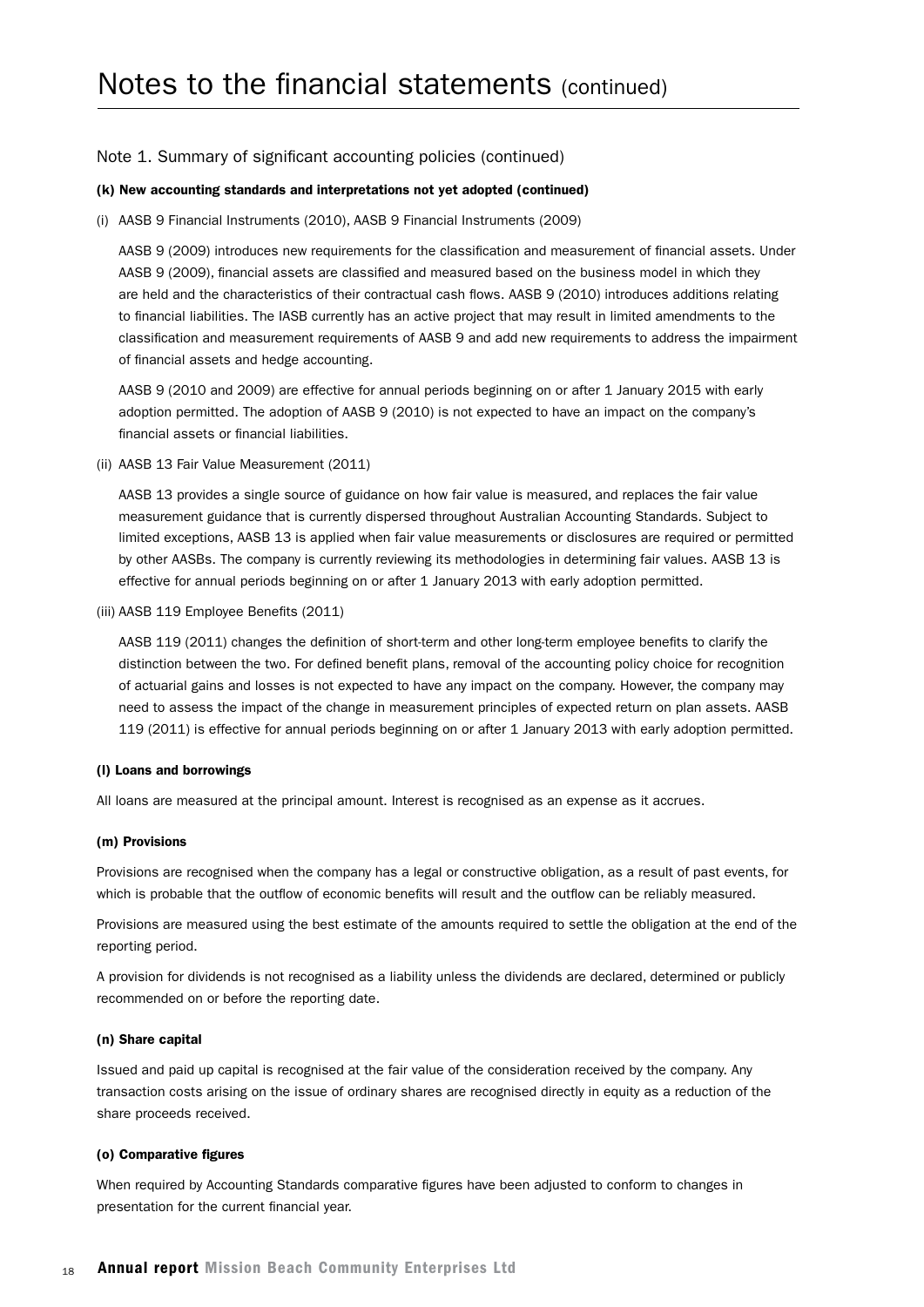#### (p) Critical accounting estimates and judgements

The Directors evaluate estimates and judgements incorporated into the financial statements based on historical knowledge and best available current information. Estimates assume a reasonable expectation of future events and are based on current trends and economic data, obtained both externally and within the company. Estimates and judgements are reviewed on an ongoing basis. Revision to accounting estimates are recognised in the period in which the estimates are revised and in any future periods affected. The estimates and judgements that have a significant risk of causing material adjustments to the carrying values of assets and liabilities are as follows:

#### Estimation of useful lives of assets

The company determines the estimated useful lives and related depreciation and amortisation changes for its property, plant and equipment and intangible assets. The depreciation and amortisation charge will increase where useful lives are less than previously estimated lives.

#### Income tax

The company is subject to income tax. Significant judgement is required in determining the deferred tax asset or the provision for income tax liability. Deferred tax assets are recognised only when it is considered sufficient future profits will be generated. The assumptions made regarding future profits is based on the company's assessment of future cash flows.

The company assesses impairment at the end of each reporting period by calculating conditions and events specific to the company that may be indicative of impairment triggers. Recoverable amounts of relevant assets are reassessed using value in use calculations which incorporate various key assumptions.

#### (q) Financial instruments

#### Initial recognition and measurement

Financial assets and financial liabilities are recognised when the entity becomes a party to the contractual provisions to the instrument. For financial assets, this is equivalent to the date that the company commits itself to either purchase or sell the asset (ie trade date accounting is adopted). Financial instruments are initially measured at fair value plus transaction costs, except where the instrument is classified 'at fair value through profit or loss', in which case transaction costs are expensed to the profit or loss immediately.

#### Classification and subsequent measurement

Financial instruments are subsequently measured at fair value, amortised cost using the effective interest method or cost.

Fair value represents the amount for which an asset would be exchanged or a liability settled, between knowledgeable willing parties. Where available quoted prices in an active market are used to determine fair value. In other circumstances, valuation techniques are applied to determine the fair value. Amortised cost is calculated as the amount at which the financial asset or financial liability is measured at initial recognition less repayments and any reduction for impairment and adjusted for any cumulative amortisation of the difference between that initial amount and the maturity amount calculated using the effective interest method.

(i) Loans and receivables

Loans and receivables are non derivative financial assets with fixed or determinable payments that are not quoted in an active market and are subsequently measured at amortised cost. Gains or losses are recognised in profit or loss through the amortisation process and when the financial asset is derecognised.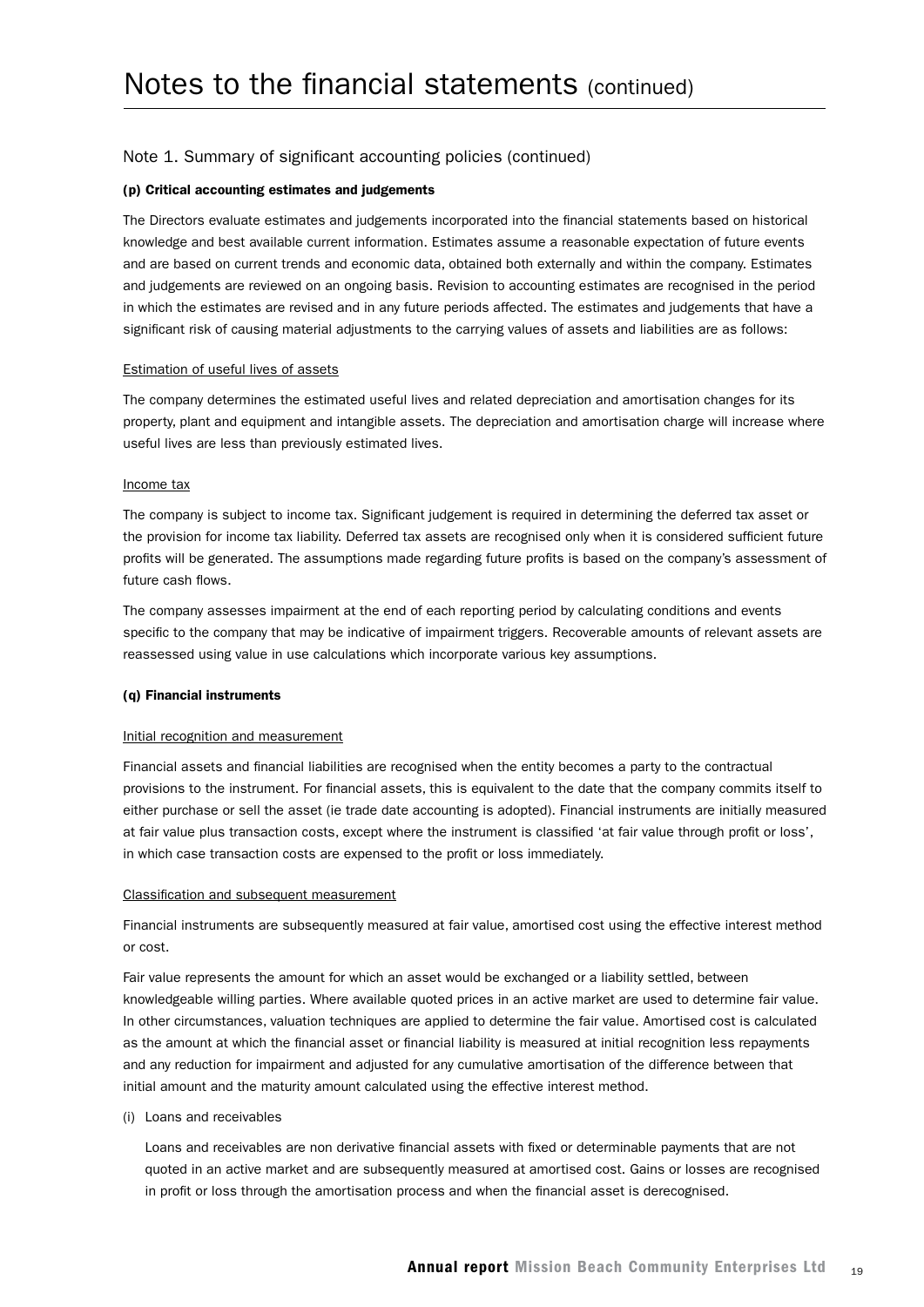#### (q) Financial instruments (continued)

#### Classification and subsequent measurement (continued)

(ii) Financial liabilities

Non derivative financial liabilities are subsequently measured at amortised cost. Gains or losses are recognised in profit or loss through the amortisation process and when the financial liability is derecognised.

#### **Impairment**

At the end of each reporting period, the company assesses whether there is objective evidence that a financial asset has been impaired. A financial asset is deemed to be impaired if and only if, there is objective evidence of impairment as a result of one or more events (a loss event) having occurred, which has an impact on the estimated future cash flows of the financial asset. In the case of financial assets carried at amortised cost, loss events may include indications that the debtor is experiencing significant financial difficulty, default or delinquency in payments, indications that they will enter bankruptcy or other financial reorganisation and changes in arrears or economic conditions that correlate with defaults.

#### Derecognition of financial instruments

Financial assets are derecognised when the contractual rights to receipt of cash flows expire or the asset is transferred to another party whereby the entity no longer has any significant continuing involvement in the risks and benefits associated with the asset. Financial liabilities are derecognised when the related obligations are discharged, cancelled or have expired. The difference between the carrying amount of the financial liability extinguished or transferred to another party and the fair value of consideration paid, including the transfer of noncash assets or liabilities assumed, is recognised in profit or loss.

|                                  | 2013<br>\$ | 2012<br>Ş |
|----------------------------------|------------|-----------|
| Note 2. Revenue and other income |            |           |
| <b>Revenue</b>                   |            |           |
| - services commissions           | 351,747    | 336,056   |
| - other revenue                  |            |           |
|                                  | 351,747    | 336,056   |
| <b>Other revenue</b>             |            |           |

| <b>Total revenue</b> | 352,182 | 336,521                  |
|----------------------|---------|--------------------------|
|                      | 435     | 465                      |
| - other revenue      | -       | $\overline{\phantom{0}}$ |
| - interest received  | 435     | 465                      |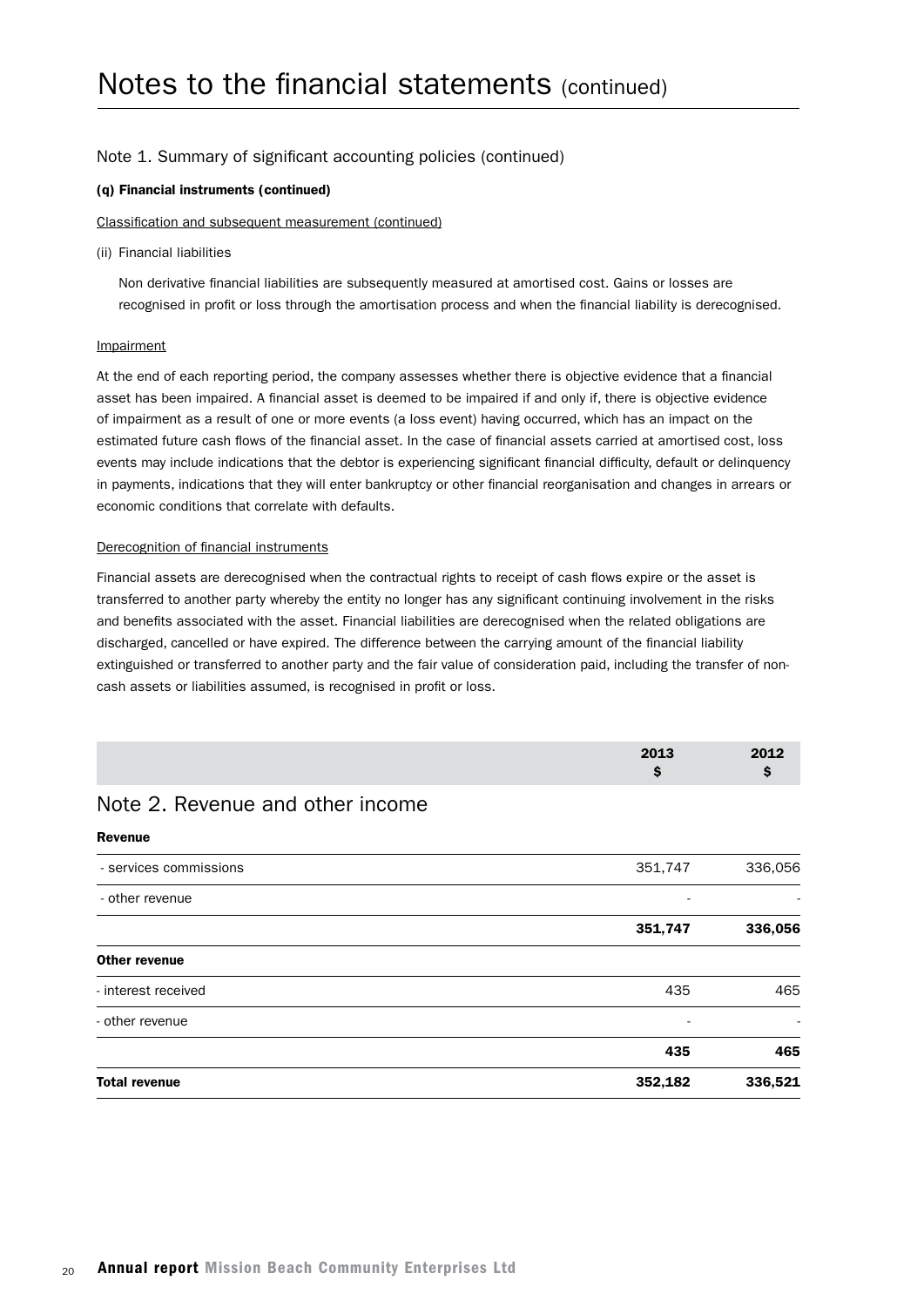|                                                                                                                                        | 2013    | 2012    |
|----------------------------------------------------------------------------------------------------------------------------------------|---------|---------|
|                                                                                                                                        | S       | \$      |
| Note 3. Expenses                                                                                                                       |         |         |
| <b>Employee benefits expense</b>                                                                                                       |         |         |
| - wages and salaries                                                                                                                   | 185,470 | 198,463 |
| - superannuation costs                                                                                                                 | 16,736  | 17,387  |
| - workers' compensation costs                                                                                                          | 1,518   | 968     |
| - other costs                                                                                                                          | 11,261  | 8,859   |
|                                                                                                                                        | 214,985 | 225,677 |
| Depreciation of non-current assets:                                                                                                    |         |         |
| - plant and equipment                                                                                                                  | 7,780   | 8,540   |
| - leasehold improvements                                                                                                               | 2,944   | 2,945   |
|                                                                                                                                        | 10,724  | 11,485  |
| Amortisation of non-current assets:                                                                                                    |         |         |
| - intangible assets                                                                                                                    | 2,000   | 2,000   |
|                                                                                                                                        | 12,724  | 13,485  |
| <b>Finance costs:</b>                                                                                                                  |         |         |
| - Interest paid                                                                                                                        | 7,381   | 2,202   |
| <b>Bad debts</b>                                                                                                                       | 10      | 272     |
| Note 4. Tax expense                                                                                                                    |         |         |
| The prima facie tax on profit/(loss) from ordinary activities before income<br>tax is reconciled to the income tax expense as follows: |         |         |

| reporting date as realisation of the benefit is regarded as probable. | (238,470) | (218,682) |
|-----------------------------------------------------------------------|-----------|-----------|
| Future income tax benefits arising from tax losses are recognised at  |           |           |
| Deferred tax asset                                                    |           |           |
| The applicable weighted average effective tax rate is                 | 30.74%    | 34.85%    |
| Income tax attributable to the entity                                 | (19, 788) | (22, 033) |
| <b>Current income tax expense</b>                                     | (19, 788) | (22,033)  |
| - Non-deductible expenses                                             | (6, 411)  | (9,677)   |
| - Utilisation of previously unrecognised carried forward tax losses   |           |           |
| - Adjustments in respect of current income tax of previous year       |           |           |
| Add tax effect of:                                                    |           |           |
| Prima facie tax on profit/(loss) before income tax at 30% (2012: 30%) | (13, 377) | (12, 356) |

The applicable income tax rate is the Australian Federal tax rate of

30% (2012: 30%) applicable to Australian resident companies.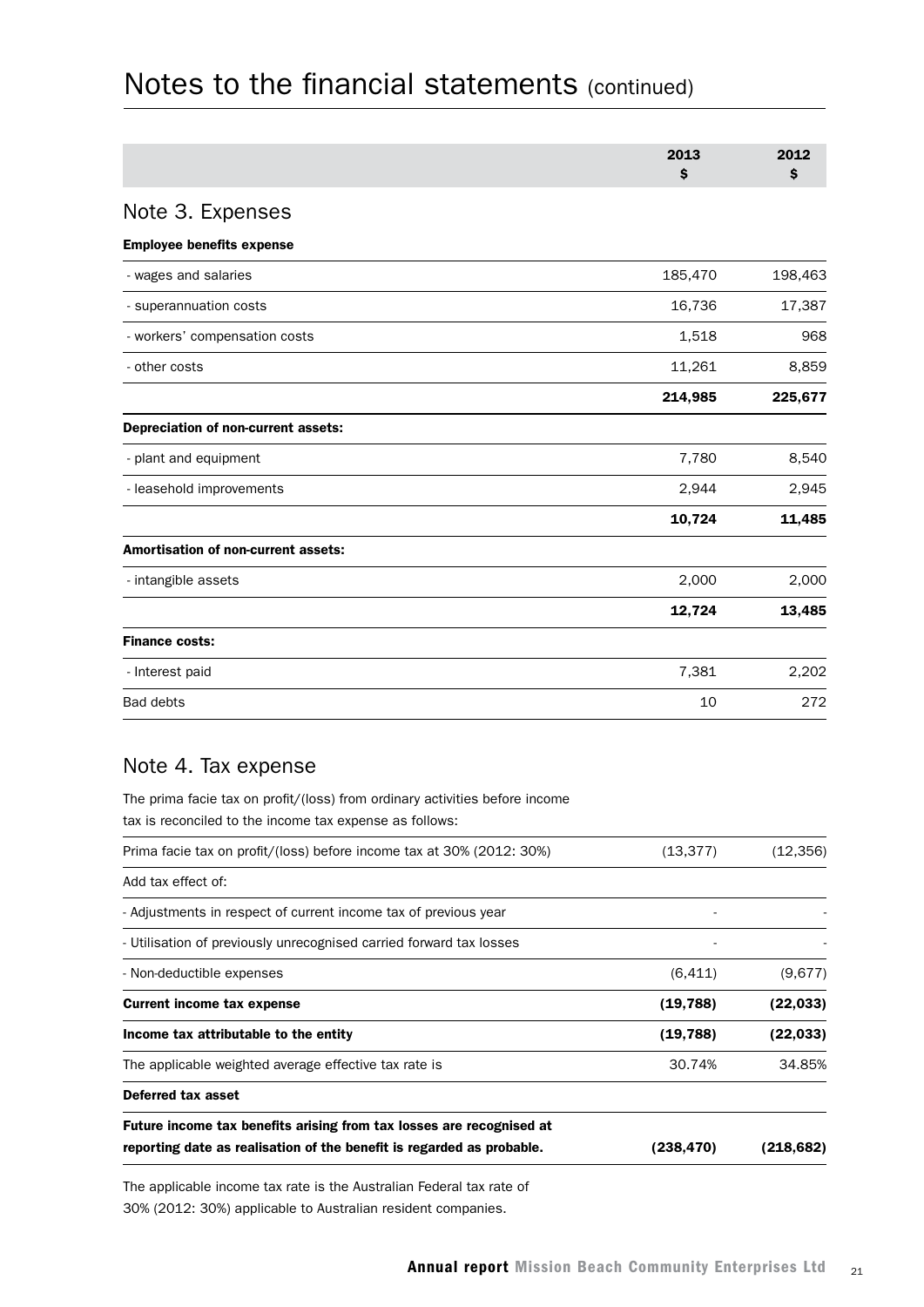|                                                                                                          | 2013<br>\$ | 2012<br>Ş  |
|----------------------------------------------------------------------------------------------------------|------------|------------|
| Note 5. Auditors' remuneration                                                                           |            |            |
| Remuneration of the Auditor for:                                                                         |            |            |
| - Audit or review of the financial report                                                                | 4,150      | 3,900      |
| - Taxation services                                                                                      | 550        | 1,000      |
| - Share registry services                                                                                |            |            |
|                                                                                                          | 4,700      | 4,900      |
| Note 6. Bank overdraft                                                                                   |            |            |
| Cash at bank and on hand                                                                                 | (173, 681) | (105, 128) |
| The company has an overdraft facility of \$250,000 which is subject to standard<br>terms and conditions. |            |            |

### Note 7. Trade and other receivables

|                   | 18,479 | 16,822                   |
|-------------------|--------|--------------------------|
| Other receivables | -      | $\overline{\phantom{0}}$ |
| Trade debtors     | 18,479 | 16,822                   |
| <b>Current</b>    |        |                          |

#### Credit risk

The company has no significant concentration of credit risk with respect to any single counterparty or group of counterparties.

The following table details the company's trade and other receivables exposed to credit risk (prior to collateral and other credit enhancements) with ageing analysis and impairment provided for thereon. Amounts are considered as "past due" when the debt has not been settled within the terms and conditions agreed between the company and the customer or counterparty to the transaction. Receivables that are past due are assessed for impairment by ascertaining solvency of the debtors and are provided for where there are specific circumstances indicating that the debt may not be fully repaid to the company.

The balances of receivables that remain within initial trade terms (as detailed in the table below) are considered to be high credit quality.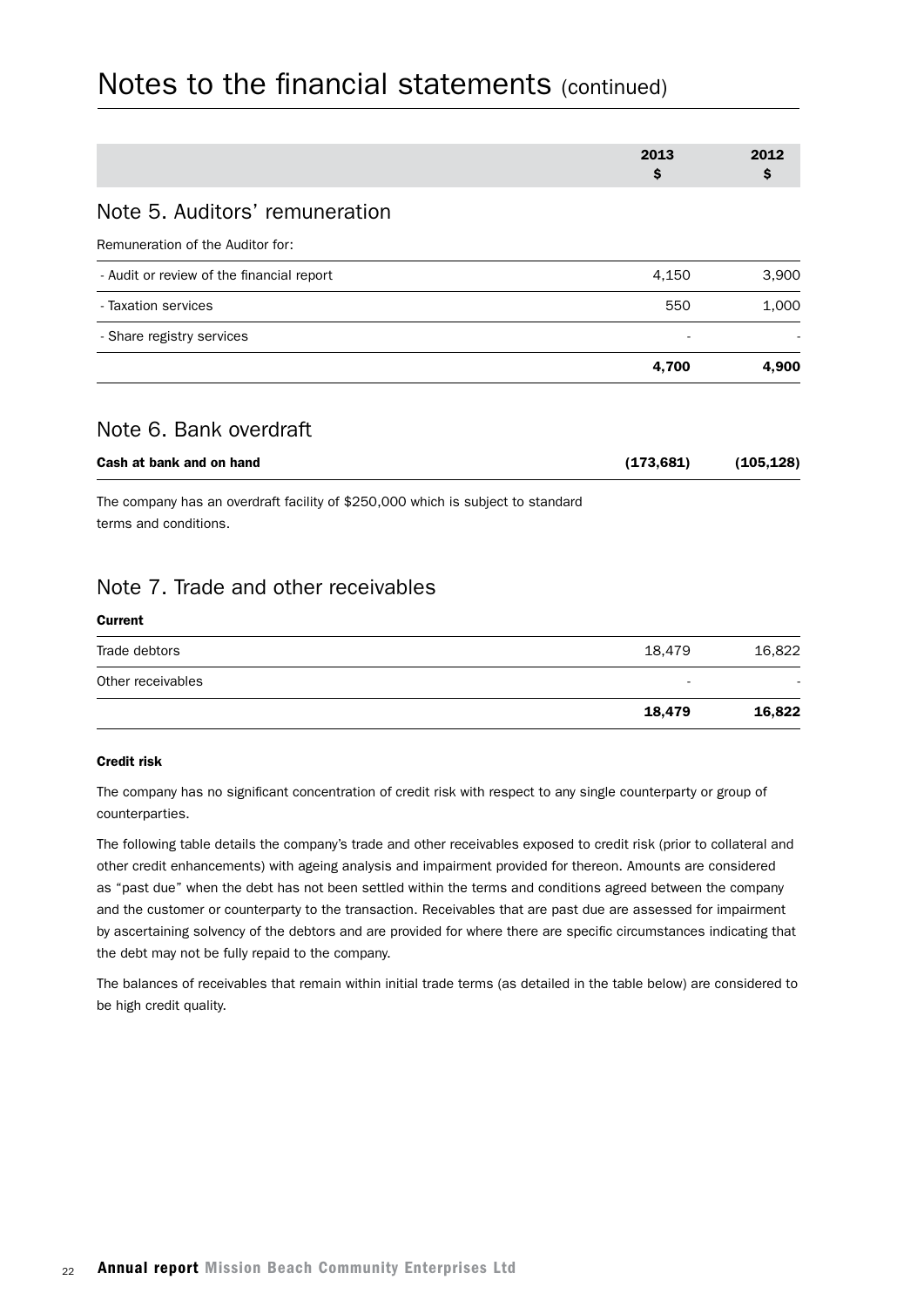### Note 7. Trade and other receivables (continued)

#### Credit risk (continued)

|                   | <b>Gross</b> | Past                     |                          |                          | Past due but not impaired |                 |
|-------------------|--------------|--------------------------|--------------------------|--------------------------|---------------------------|-----------------|
|                   | amount       | due and<br>impaired      | $<$ 30 days              | 31-60 days               | $> 60$ days               | Not past<br>due |
| 2013              |              |                          |                          |                          |                           |                 |
| Trade receivables | 18,479       | $\overline{\phantom{a}}$ | $\overline{\phantom{a}}$ | ٠                        |                           | 18,479          |
| Other receivables | ٠            | $\overline{\phantom{a}}$ | $\overline{\phantom{a}}$ | ۰                        | $\overline{\phantom{a}}$  |                 |
| <b>Total</b>      | 18,479       | $\blacksquare$           |                          | ٠                        | $\blacksquare$            | 18,479          |
| 2012              |              |                          |                          |                          |                           |                 |
| Trade receivables | 16,822       | $\overline{\phantom{a}}$ | $\overline{\phantom{a}}$ | $\overline{\phantom{a}}$ | $\overline{\phantom{a}}$  | 16,822          |
| Other receivables | $\sim$       | $\overline{\phantom{a}}$ | $\overline{\phantom{a}}$ | ٠                        | $\overline{\phantom{a}}$  |                 |
| <b>Total</b>      | 16,822       | ۰                        | ۰                        | $\blacksquare$           | $\blacksquare$            | 16,822          |

|                              | 6,851     |           |
|------------------------------|-----------|-----------|
|                              |           | 5,321     |
| Prepayments                  | 6,851     | 5,321     |
| Note 8. Other current assets |           |           |
|                              | 2013<br>S | 2012<br>s |

## Note 9. Property, plant and equipment

#### Leasehold improvements

| 144,960   | 155,684   |
|-----------|-----------|
| 40,630    | 48,410    |
| (37, 415) | (29, 635) |
| 78,045    | 78,045    |
|           |           |
| 104,330   | 107,274   |
| (13, 427) | (10, 483) |
| 117,757   | 117,757   |
|           |           |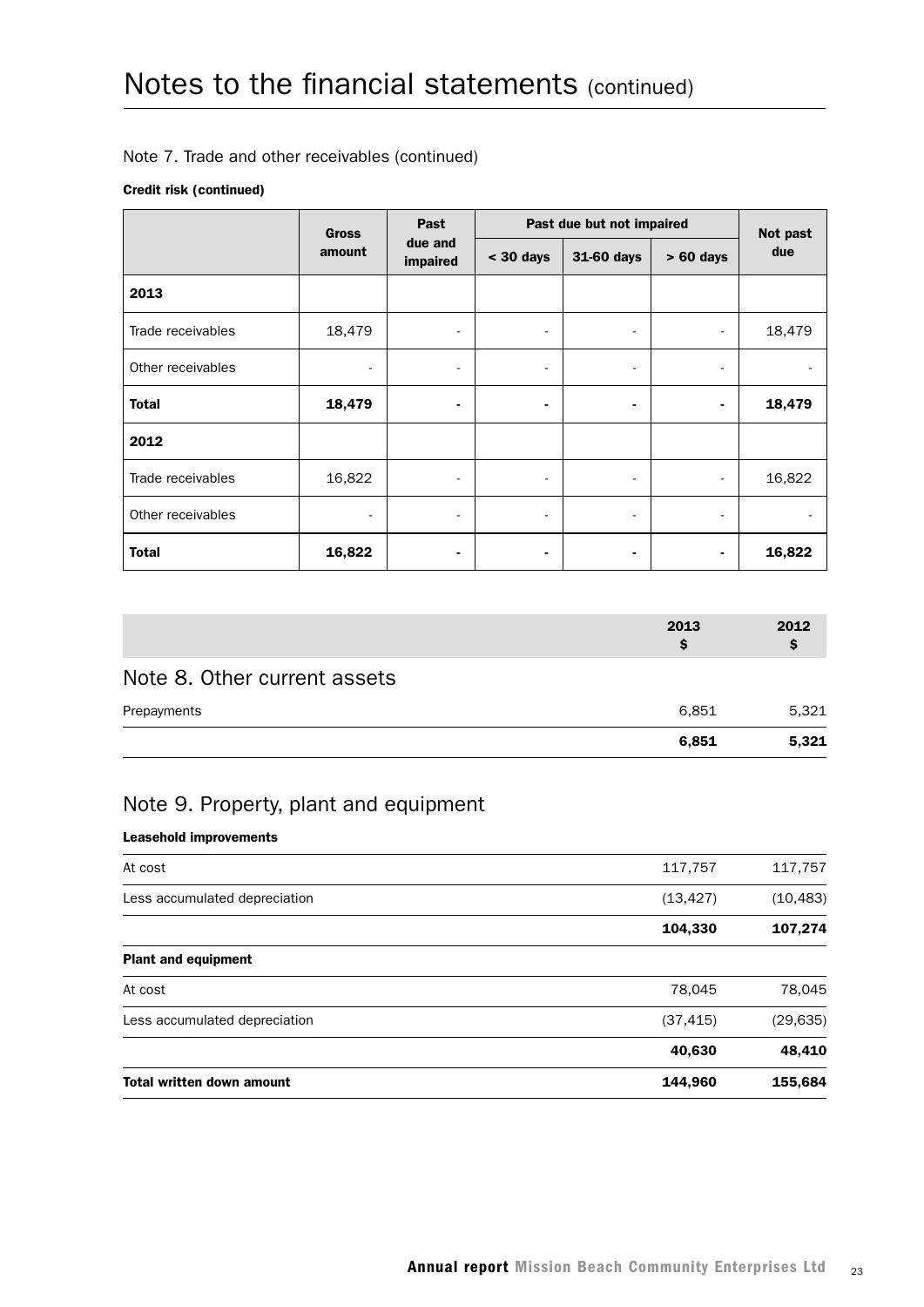|                                                   | 2013<br>\$ | 2012<br>\$ |
|---------------------------------------------------|------------|------------|
| Note 9. Property, plant and equipment (continued) |            |            |
| <b>Movements in carrying amounts</b>              |            |            |
| <b>Leashold improvements</b>                      |            |            |
| Balance at the beginning of the reporting period  | 107,274    | 110,219    |
| Additions                                         |            |            |
| Disposals                                         |            |            |
| Depreciation expense                              | (2,944)    | (2,945)    |
| Balance at the end of the reporting period        | 104,330    | 107,274    |
| <b>Plant and equipment</b>                        |            |            |
| Balance at the beginning of the reporting period  | 48,410     | 53,244     |
| <b>Additions</b>                                  |            | 3,706      |
| Disposals                                         |            |            |
| Depreciation expense                              | (7,780)    | (8,540)    |
| Balance at the end of the reporting period        | 40,630     | 48,410     |

# Note 10. Intangible assets

| At cost                                          | 10,000   | 10,000  |
|--------------------------------------------------|----------|---------|
| Less accumulated amortisation                    | (10,000) | (8,000) |
|                                                  |          | 2,000   |
| <b>Movements in carrying amounts</b>             |          |         |
| <b>Franchise fee</b>                             |          |         |
| Balance at the beginning of the reporting period | 2,000    | 4.000   |
| Additions                                        | ۰        |         |
| <b>Disposals</b>                                 | ٠        |         |
| Amortisation expense                             | (2,000)  | (2,000) |
| Balance at the end of the reporting period       |          | 2,000   |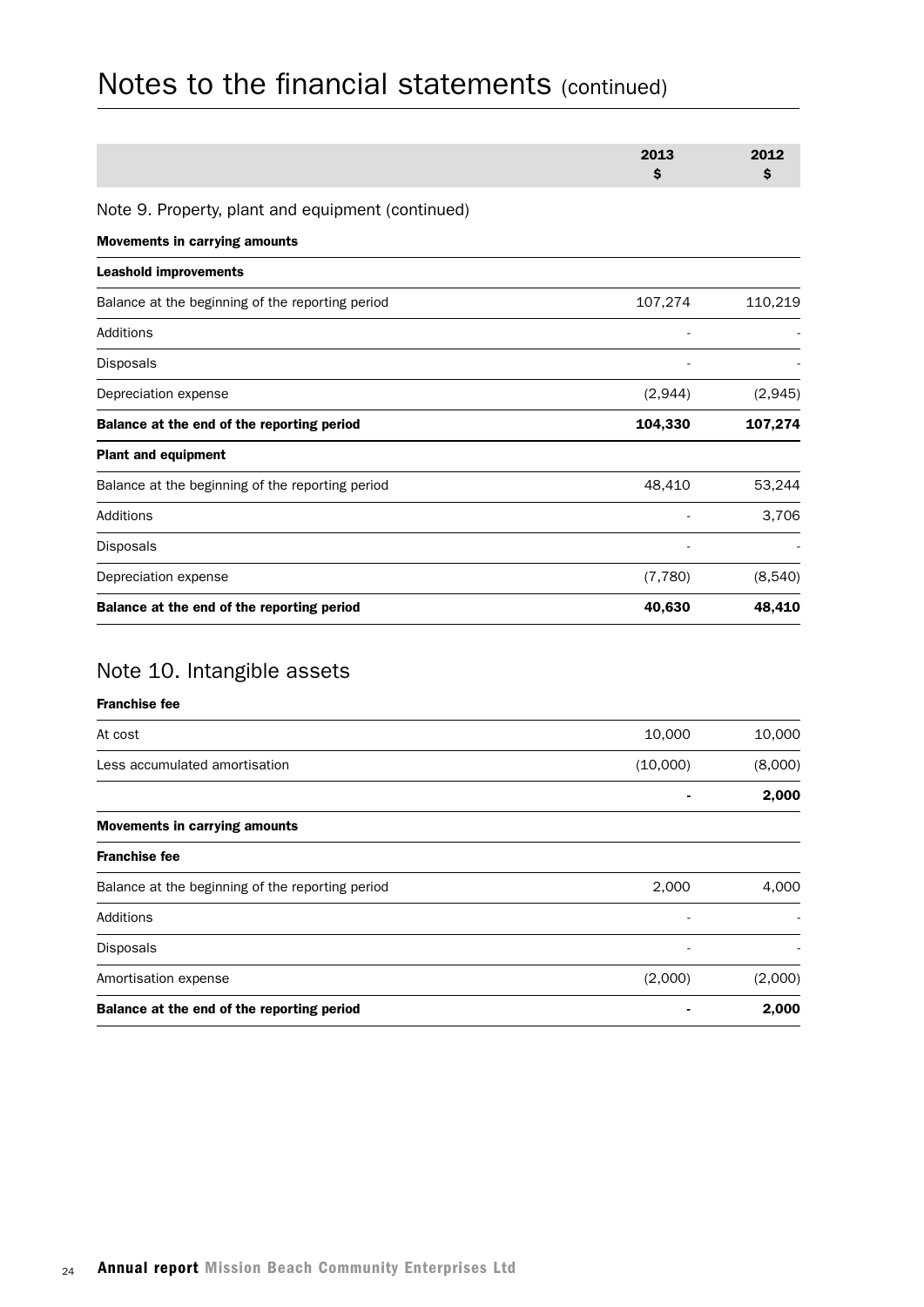|                                                 | 2013<br>\$ | 2012<br>\$ |
|-------------------------------------------------|------------|------------|
| Note 11. Trade and other payables               |            |            |
| <b>Current</b>                                  |            |            |
| Unsecured liabilities:                          |            |            |
| Trade creditors                                 | 2,369      | 5,394      |
| Credit card                                     | 239        | 183        |
| Other creditors and accruals                    | 8,453      | 17,613     |
|                                                 | 11,061     | 23,190     |
| Note 12. Provisions<br><b>Employee benefits</b> | 4,394      | 5,978      |
| Movement in employee benefits                   |            |            |
| Opening balance                                 | 5,978      | 14,544     |
| Additional provisions recognised                | 6,272      | 15,266     |
| Amounts utilised during the year                | (7, 856)   | (23, 832)  |
| <b>Closing balance</b>                          | 4,394      | 5,978      |
| <b>Current</b>                                  |            |            |
| <b>Annual leave</b>                             | 4,394      | 5,978      |
| <b>Total provisions</b>                         | 4,394      | 5,978      |

#### Provision for employee benefits

Provision for employee benefits represents amounts accrued for annual leave and long service leave.

The current portion for this provision includes the total amount accrued for annual leave entitlements and the amounts accrued for long service leave entitlements that have vested due to employees having completed the required period of service. Based on past experience the company does not expect the full amount of annual leave or long service leave balances classified as current liabilities to be settled within the next 12 months. However, these amounts must be classified as current liabilities since the company does not have an unconditional right to defer the settlement of these amounts in the event employees wish to use their leave entitlement.

The non-current portion for this provision includes amounts accrued for long service leave entitlements that have not yet vested in relation to those employees who have not yet completed the required period of service.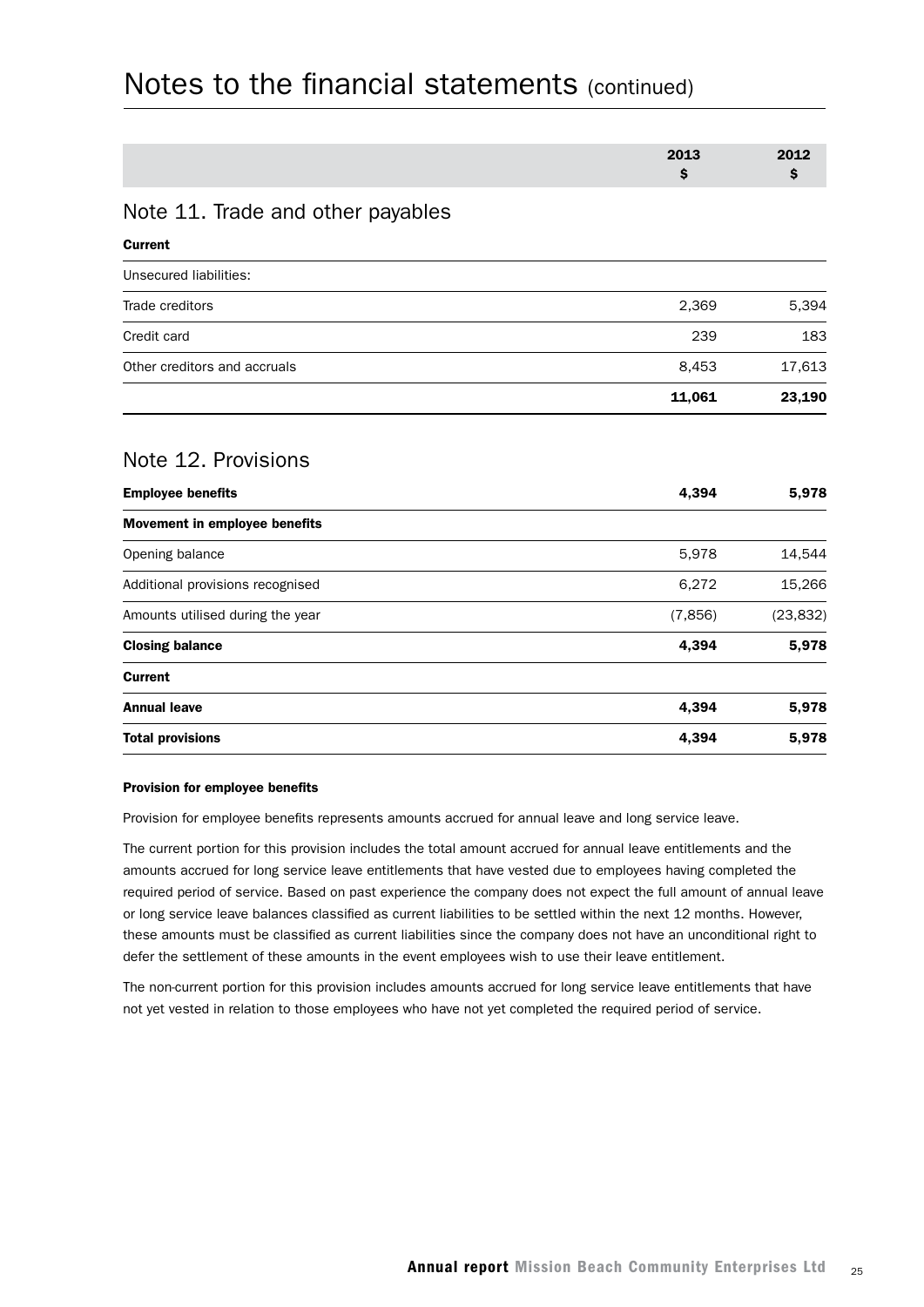|                                                | 2013<br>\$ | 2012<br>Ş |
|------------------------------------------------|------------|-----------|
| Note 13. Share capital                         |            |           |
| 875,000 Ordinary shares fully paid of \$1 each | 875,000    | 875,000   |
| Less: Equity raising costs                     | (18, 296)  | (18, 296) |
|                                                | 856,704    | 856,704   |
| Movements in share capital                     |            |           |
| Fully paid ordinary shares:                    |            |           |
| At the beginning of the reporting period       | 875,000    | 875,000   |
| Shares issued during the year                  |            |           |
| At the end of the reporting period             | 875,000    | 875,000   |

Ordinary shares participate in dividends and the proceeds on winding up of the company in proportion to the number of shares held. At the shareholders' meetings each shareholder is entitled to one vote when a poll is called, or on a show of hands.

The company does not have authorised capital or par value in respect of its issued shares. All issued shares are fully paid. All shares rank equally with regard to the company's residual assets.

#### Capital management

The Board's policy is to maintain a strong capital base so as to sustain future development of the company. The Board of Directors monitor the return on capital and the level of dividends to shareholders. Capital is represented by total equity as recorded in the Statement of Financial Position.

In accordance with the franchise agreement, in any 12 month period, the funds distributed to shareholders shall not exceed the Distribution Limit.

- (i) the Distribution Limit is the greater of:
	- (a) 20% of the profit or funds of the Franchisee otherwise available for distribution to shareholders in that 12 month period; and
	- (b) subject to the availability of distributable profits, the Relevant Rate of Return multiplied by the average level of share capital of the Franchisee over that 12 month period; and
- (ii) the Relevant Rate of Return is equal to the weighted average interest rate on 90 day bank bills over that 12 month period plus 5%.

The Board is managing the growth of the business in line with this requirement. There are no other externally imposed capital requirements, although the nature of the company is such that amounts will be paid in the form of charitable donations and sponsorship. Charitable donations and sponsorship paid for the year ended 30 June 2013 can be seen in the Statement of Profit or Loss and Comprehensive Income.

There were no changes in the company's approach to capital management during the year.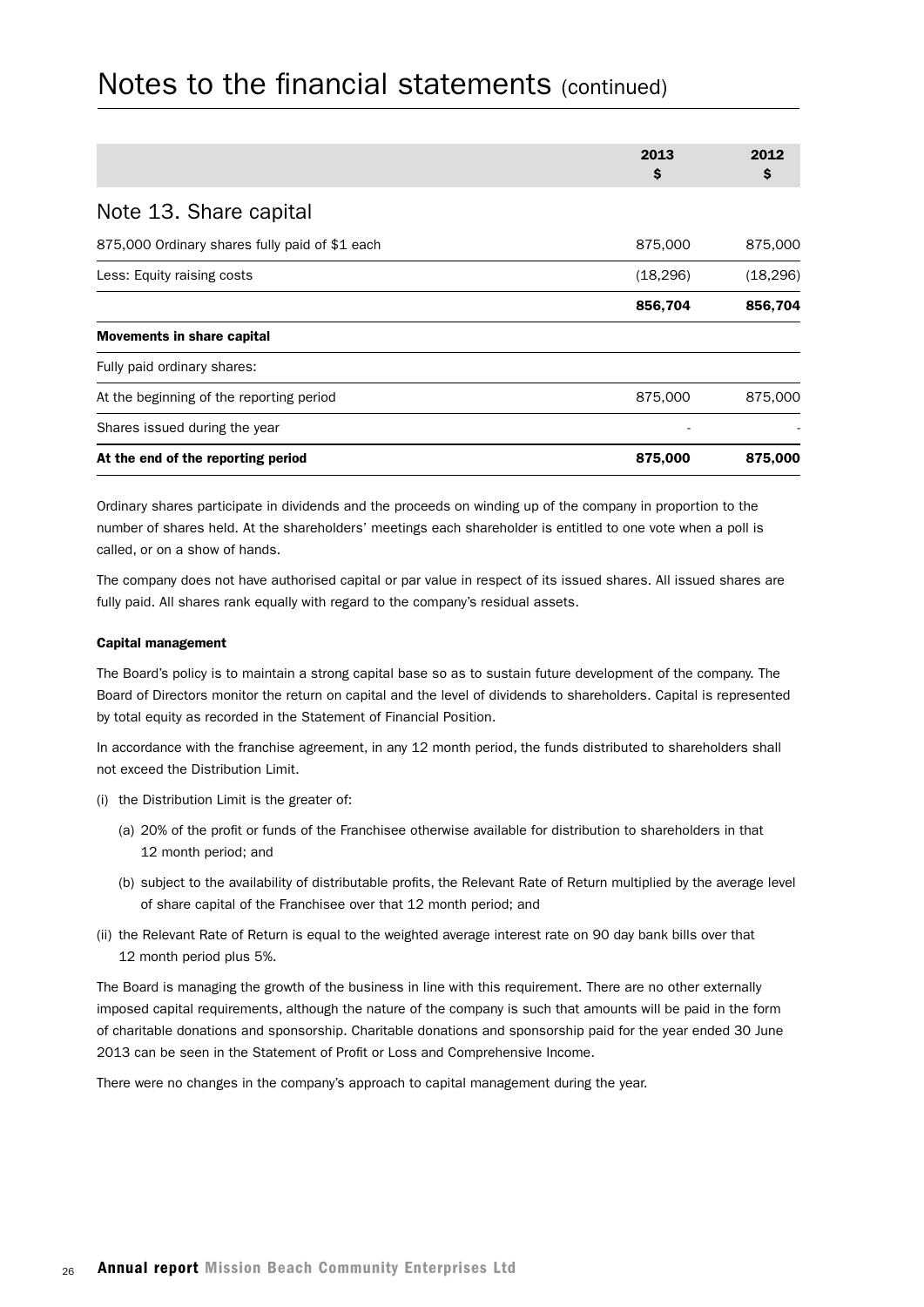|                                                                                                                                                                        | 2013<br>Ś  | 2012<br>Ś  |
|------------------------------------------------------------------------------------------------------------------------------------------------------------------------|------------|------------|
| Note 14. Retained earnings / (accumulated losses)                                                                                                                      |            |            |
| Balance at the beginning of the reporting period                                                                                                                       | (592, 491) | (551, 305) |
| Profit/(loss) after income tax                                                                                                                                         | (44, 589)  | (41, 186)  |
| Balance at the end of the reporting period                                                                                                                             | (637,080)  | (592, 491) |
| Note 15. Statement of cash flows                                                                                                                                       |            |            |
| (a) Cash and cash equivalents balances as shown in the statement of<br>financial position can be reconciled to that shown in the statement<br>of cash flows as follows |            |            |
| As per the statement of financial position                                                                                                                             | (173, 681) | (105, 128) |
| As per the statement of cash flow                                                                                                                                      | (173, 681) | (105, 128) |
| (b) Reconciliation of profit $/$ (loss) after tax to net cash provided<br>from/(used in) operating activities                                                          |            |            |
| Profit / (loss) after income tax                                                                                                                                       | (44,589)   | (41, 186)  |
| Non cash items                                                                                                                                                         |            |            |
| - Depreciation                                                                                                                                                         | 10,724     | 11,485     |
| - Amortisation                                                                                                                                                         | 2,000      | 2,000      |
| Changes in assets and liabilities                                                                                                                                      |            |            |
| - (Increase) decrease in deferred tax asset                                                                                                                            | (19, 788)  | (22, 033)  |
| - (Increase) decrease in receivables                                                                                                                                   | (1,657)    | 11,253     |
| - (Increase) decrease in prepayments                                                                                                                                   | (5,503)    | (5,321)    |
| - Increase (decrease) in payables                                                                                                                                      | (8, 155)   | (569)      |
| - Increase (decrease) in provisions                                                                                                                                    | (1,584)    | (8,566)    |
| Net cash flows from/(used in) operating activities                                                                                                                     | (68, 553)  | (52, 937)  |

#### (c) Credit standby arrangement and loan facilities

The company has a bank overdraft and commercial bill facility amounting to \$250,000 (2012: \$250,000). This may be terminated at any time at the option of the bank. At 30 June 2013, \$175,318 of this facility was used (2012: \$112,826). Variable interest rates apply to these overdraft and bill facilities.

### Note 16. Related party transactions

The company's main related parties are as follows:

#### (a) Key management personnel

Any person(s) having authority or responsibility for planning, directing or controlling the activities of the entity, directly or indirectly including any Director (whether executive or otherwise) of that company is considered key management personnel.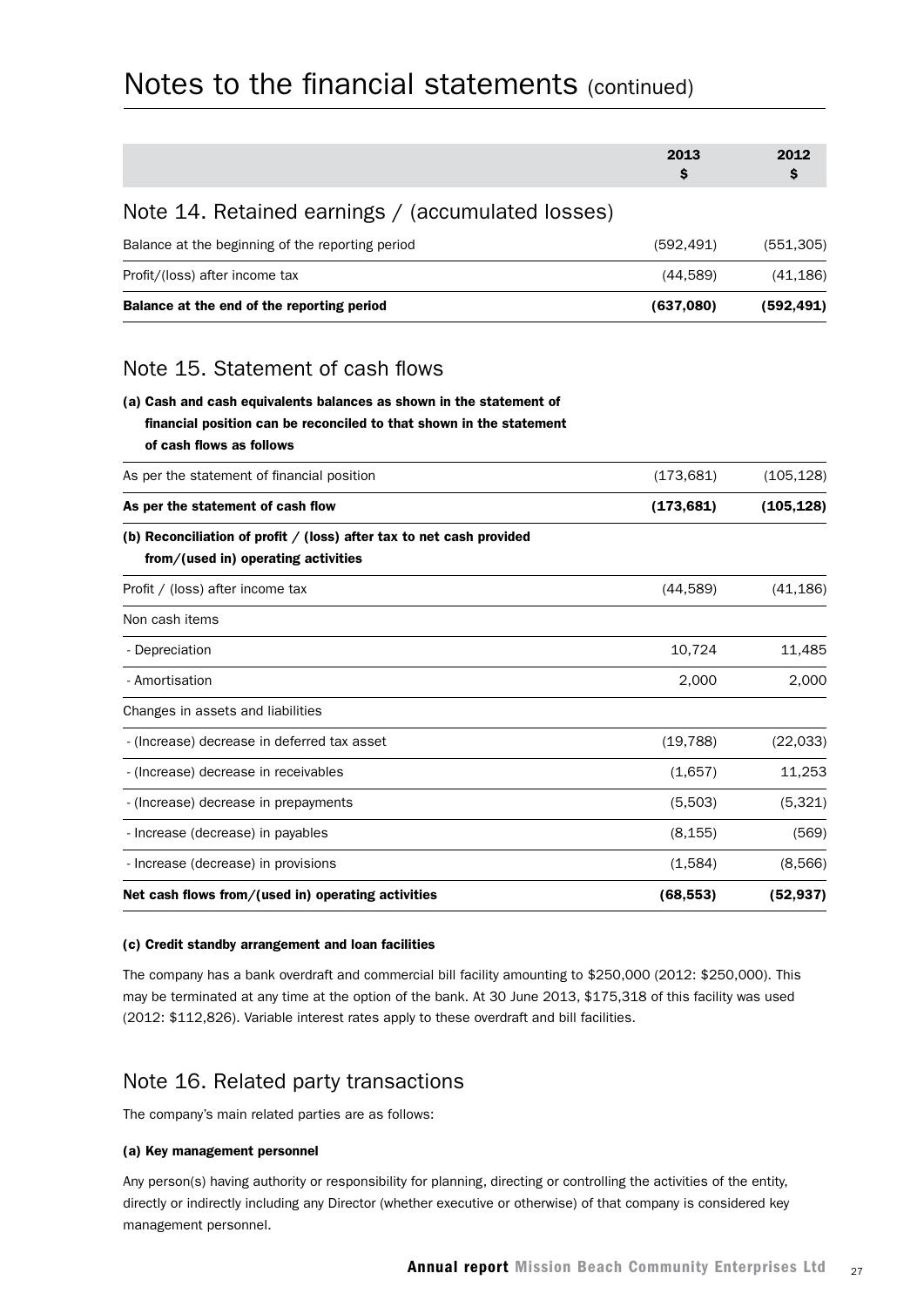#### Note 16. Related party transactions (continued)

#### (b) Other related parties

Other related parties include close family members of key management personnel and entities that are controlled or jointly controlled by those key management personnel, individually or collectively with their close family members.

#### (c) Transactions with key management personnel and related parties

Other than detailed below, no key management personnel or related party has entered into any contracts with the company. No Director fees have been paid as the positions are held on a voluntary basis.

The Mission Beach Community Enterprises Limited has accepted the Bendigo and Adelaide Bank Limited's Community Bank® Directors Privileges package. The package is available to all Directors who can elect to avail themselves of the benefits based on their personal banking with the branch. There is no requirement to own Bendigo and Adelaide Bank Limited shares and there is no qualification period to qualify to utilize the benefits. The package mirrors the benefits currently available to Bendigo and Adelaide Bank Limited shareholders. The Directors have estimated the total benefits received from the Directors Privilege Package to be nil for the year ended 30 June 2013.

#### (d) Key management personnel shareholdings

The number of ordinary shares in Mission Beach Community Enterprises Limited held by each key management personnel of the company during the financial year is as follows:

|                                                      | 2013   | 2012   |
|------------------------------------------------------|--------|--------|
| Debbie Lee Brittain                                  | 1,000  | 1,000  |
| <b>Christopher Rodney Norton</b>                     | 1,000  |        |
| Helen Louise Vasta                                   | 500    |        |
| Anthony Trevor Lee                                   | 3,000  | 2,000  |
| Michelle Louise Dore (appointed August 2012)         | 500    |        |
| Stephen William Oliver (appointed August 2012)       | 500    |        |
| Patrick Bernard Biddlecombe (resigned November 2012) | 26,000 | 26,000 |
| Richard Thomas Brant (resigned November 2012)        | 500    | 500    |
| Lynda Mae Hannah (resigned November 2012)            | 1,500  | 6,000  |
| Karen Maguire (resigned November 2012)               | 4,000  | 4,000  |
| Jennifer Ann Downs (appointed March 2013)            | 2,000  |        |
| Cosimo Tedesco (appointed March 2013)                | 10,000 |        |

Each share held has a paid up value of \$1 and is fully paid.

#### (e) Other key management transactions

There has been no other transactions involving equity instruments other than those described above.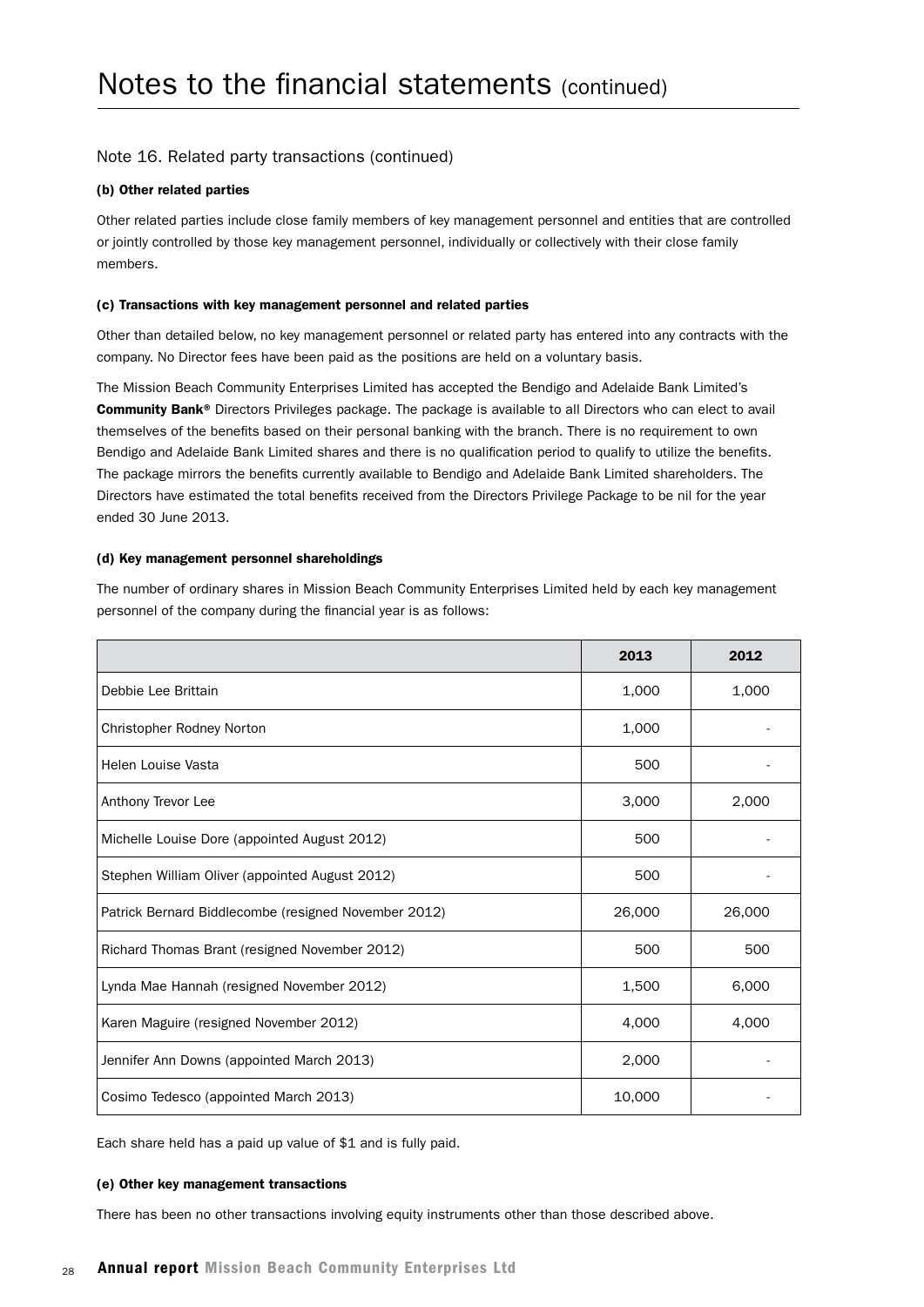## Note 17. Events after the reporting period

There have been no events after the end of the financial year that would materially affect the financial statements.

### Note 18. Contingent liabilities and assets

There were no contingent liabilities or assets at the date of this report to affect the financial statements.

## Note 19. Operating segments

The company operates in the financial services sector where it provides banking services to its clients. The company operates in one geographic area being Mission Beach, Queensland. The company has a franchise agreement in place with Bendigo and Adelaide Bank Limited who account for 100% of the revenue (2011: 100%).

### Note 20. Company details

Mission Beach Community Enterprises Limited is a company limited by shares incorporated in Australia.

The registered office is: 35 Reid Road, Wongaling Beach QLD 4852.

The principal place of business is: Shop 5, 34-40 Dickinson Street, Wongaling Beach QLD 4852.

|                                                                                                                                                                                                                                                                | 2013<br>\$ | 2012<br>\$ |
|----------------------------------------------------------------------------------------------------------------------------------------------------------------------------------------------------------------------------------------------------------------|------------|------------|
| Note 21. Earnings per share                                                                                                                                                                                                                                    |            |            |
| Basic earnings per share amounts are calculated by dividing profit / (loss)<br>after income tax by the weighted average number of ordinary shares<br>outstanding during the year.                                                                              |            |            |
| Diluted earnings per share amounts are calculated by dividing profit / (loss)<br>after income tax by the weighted average number of ordinary shares<br>outstanding during the year (adjusted for the effects of any dilutive options<br>or preference shares). |            |            |
| The following reflects the income and share data used in the basic and<br>diluted earnings per share computations:                                                                                                                                             |            |            |
| Profit/(loss) after income tax expense                                                                                                                                                                                                                         | (44,589)   | (41, 186)  |
| Weighted average number of ordinary shares for basic and diluted                                                                                                                                                                                               |            |            |
| earnings per share                                                                                                                                                                                                                                             | 875,000    | 875,000    |

### Note 22. Dividends paid or provided for on ordinary shares

No dividends were paid or proposed by the company during the period.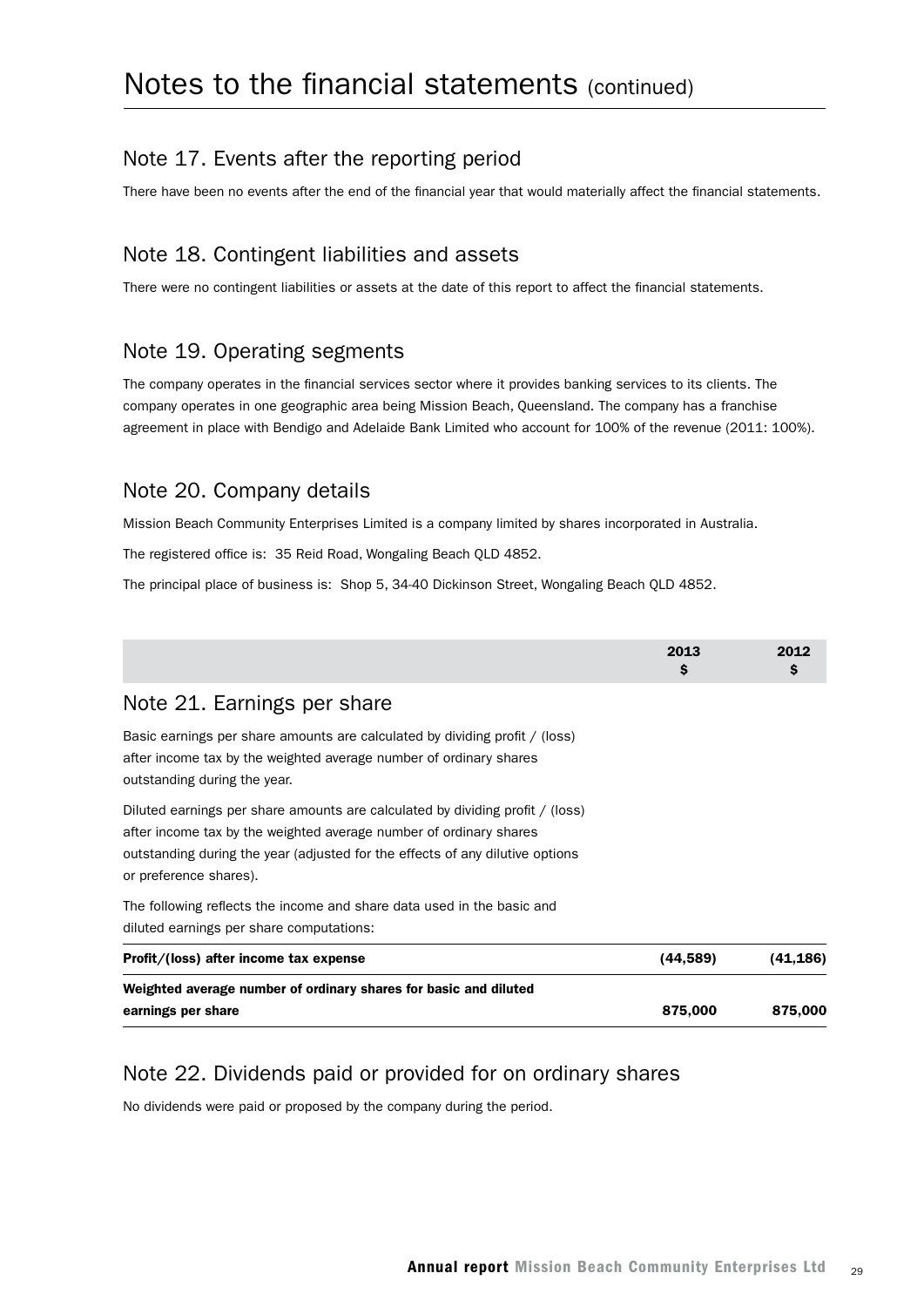### Note 23. Financial risk management

The company's financial instruments consist mainly of deposits with banks, account receivables and payables, bank overdraft and loans. The totals for each category of financial instruments measured in accordance with AASB 139 as detailed in the accounting policies are as follows:

|                                    | <b>Note</b> | 2013<br>\$ | 2012<br>\$ |
|------------------------------------|-------------|------------|------------|
| <b>Financial assets</b>            |             |            |            |
| Trade and other receivables        | 7           | 18,479     | 16,822     |
| <b>Total financial assets</b>      |             | 18,479     | 16,822     |
| <b>Financial liabilities</b>       |             |            |            |
| Trade and other payables           | 11          | 11,061     | 23,190     |
| Bank overdraft                     | 6           | 173,681    | 105,128    |
| <b>Total financial liabilities</b> |             | 184,742    | 128,318    |

#### Financial risk management policies

The Board of Directors has overall responsibility for the establishment and oversight of the risk management framework. The Board has established an Audit Committee which reports regularly to the Board. The Audit Committee is assisted in the area of risk management by an internal audit function.

#### Specific financial risk exposure and management

The company has exposure to credit risk, liquidity risk and market risk from their use of financial instruments. There have been no substantive changes in the types of risks the company is exposed to, how the risks arise, or the Board's objectives, policies and processes for managing or measuring the risks from the previous period.

#### (a) Credit risk

Credit risk is the risk of financial loss to the company if a customer or counterparty to a financial instrument fails to meet its contractual obligations. For the company it arises from receivables and cash assets.

Credit risk is managed through maintaining procedures that ensure, to the extent possible, that clients and counterparties to transactions are of sound credit worthiness and their financial stability is monitored and assessed on a regular basis. Such monitoring is used in assessing receivables for impairment. Credit terms for normal fee income are generally 30 days from the date of invoice. For fees with longer settlements, terms are specified in the individual client contracts. In the case of loans advanced, the terms are specific to each loan.

The maximum exposure to credit risk by class of recognised financial assets at the end of the reporting period is equivalent to the carrying amount and classification of those financial assets as presented in the statement of financial position.

The company's exposure to credit risk is limited to Australia by geographic area. The majority of receivables are due from Bendigo and Adelaide Bank Limited.

None of the assets of the company are past due (2012: nil past due) and based on historic default rates, the company believes that no impairment allowance is necessary in respect of assets not past due.

The company limits its exposure to credit risk by only investing in liquid securities with Bendigo and Adelaide Bank Limited and therefore credit risk is considered minimal.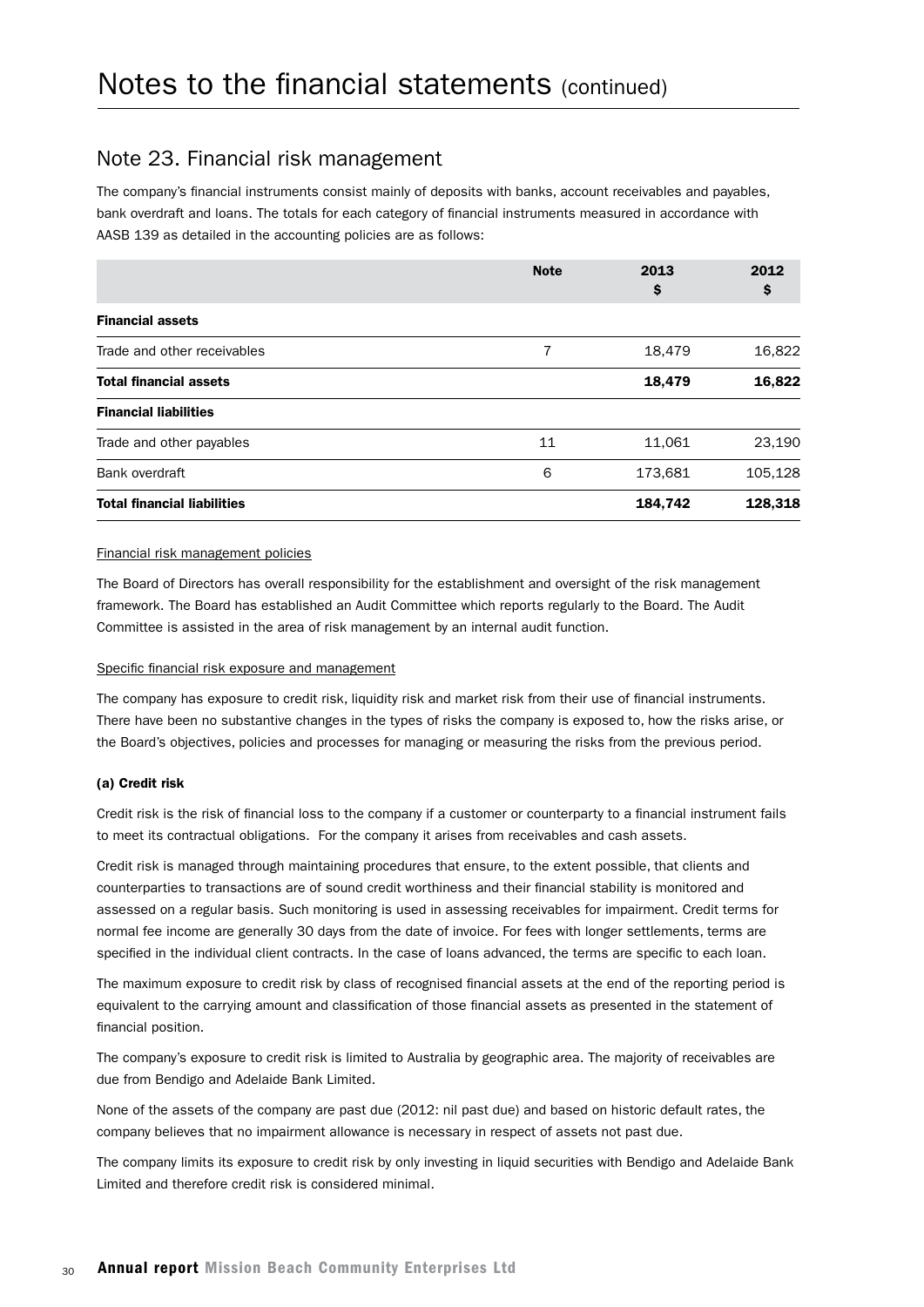#### Note 23. Financial risk management (continued)

#### (b) Liquidity risk

Liquidity risk is the risk that the company will not be able to meet its financial obligations as they fall due. The company ensures it will have enough liquidity to meet its liabilities when due under both normal and stressed conditions. Liquidity management is carried out within the guidelines set by the Board.

Typically, the company maintains sufficient cash on hand to meet expected operational expenses, including the servicing of financial obligations. This excludes the potential impact of extreme circumstances that cannot reasonably be predicted, such as natural disasters.

In addition the company has established an overdraft facility of \$250,000 with Bendigo and Adelaide Bank Limited. Financial liability and financial asset maturity analysis:

| 30 June 2013                                  | <b>Note</b> | <b>Total</b><br>\$ | Within 1 year<br>s | 1 to 5 years<br>S | Over 5 years<br>S |
|-----------------------------------------------|-------------|--------------------|--------------------|-------------------|-------------------|
| <b>Financial liabilities due</b>              |             |                    |                    |                   |                   |
| Trade and other payables                      | 11          | 11,061             | 11,061             |                   |                   |
| Bank overdraft                                | 6           | 173,681*           | 173,681            |                   |                   |
| <b>Total expected outflows</b>                |             | 184,742            | 184,742            |                   |                   |
| <b>Financial assets - realisable</b>          |             |                    |                    |                   |                   |
| Trade and other receivables                   | 7           | 18,479             | 18,479             |                   |                   |
| <b>Total anticipated inflows</b>              |             | 18,479             | 18,479             |                   |                   |
| Net (outflow)/inflow financial<br>instruments |             | (166, 263)         | (166, 263)         |                   |                   |

| 30 June 2012                                         | <b>Note</b> | <b>Total</b><br>S | Within 1 year<br>s | 1 to 5 years<br>s | Over 5 years<br>Ş |
|------------------------------------------------------|-------------|-------------------|--------------------|-------------------|-------------------|
| <b>Financial liabilities due</b>                     |             |                   |                    |                   |                   |
| Trade and other payables                             | 11          | 23,190            | 23,190             |                   |                   |
| Bank overdraft                                       | 6           | 105,128*          | 105,128            |                   |                   |
| <b>Total expected outflows</b>                       |             | 128,318           | 128,318            |                   |                   |
| <b>Financial assets - realisable</b>                 |             |                   |                    |                   |                   |
| Trade and other receivables                          | 7           | 16,822            | 16,822             |                   |                   |
| <b>Total anticipated inflows</b>                     |             | 16,822            | 16,822             |                   |                   |
| Net (outflow)/inflow financial<br><b>instruments</b> |             | (111, 496)        | (111, 496)         |                   |                   |

\* The Bank overdraft has no set repayment period and as such all has been included as current.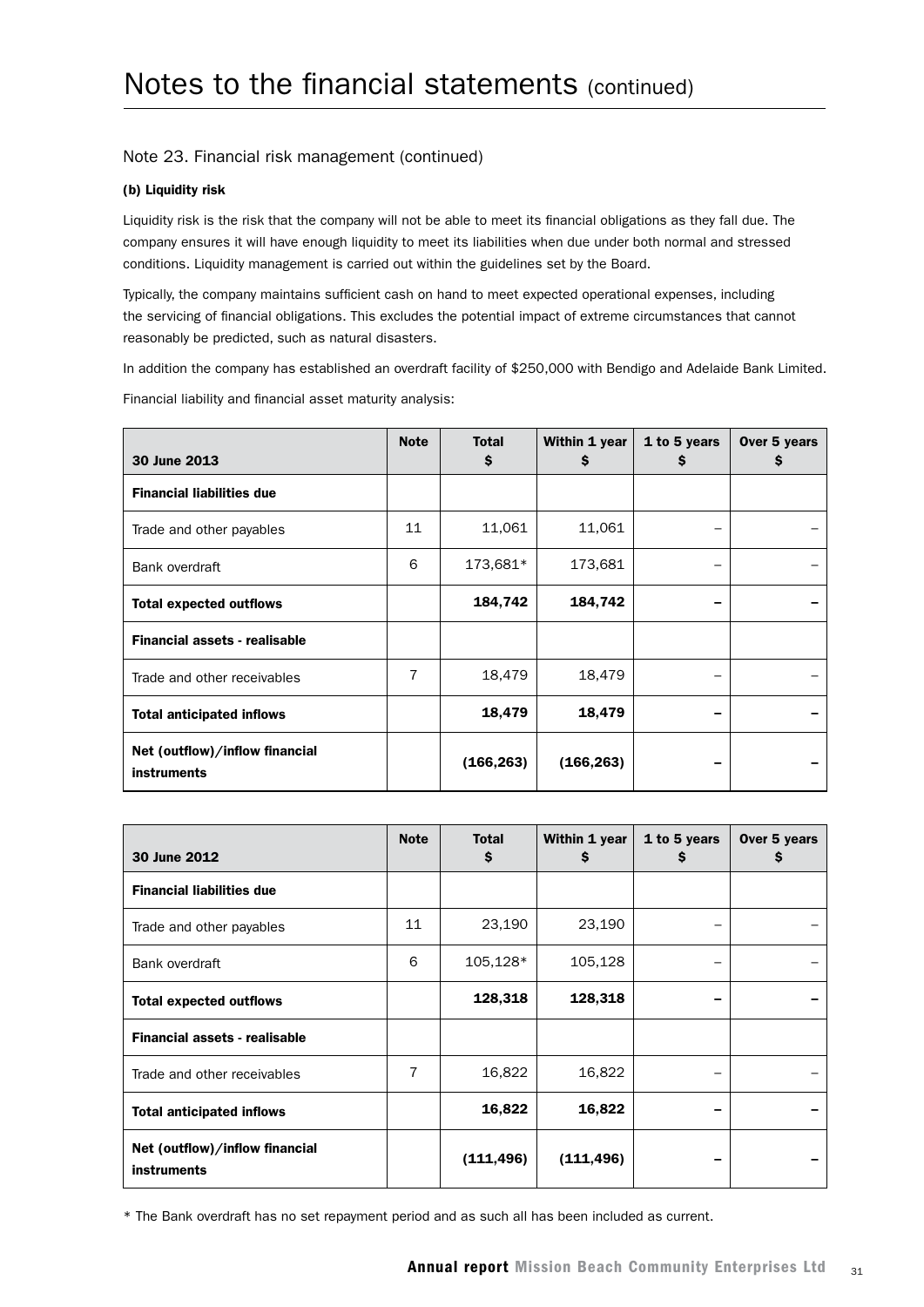#### Note 23. Financial risk management (continued)

#### (c) Market risk

Market risk is the risk that changes in market prices, such as interest rates, will affect the company's income or the value of its holdings of financial instruments. The objective of market risk management is to manage and control market risk exposures within acceptable parameters.

Interest rate risk is the risk that the fair value or future cash flows of a financial instrument will fluctuate because of changes in market interest rates. The company reviews the exposure to interest rate risk as part of the regular Board meetings.

The weighted average interest rates of the company's interest-bearing financial assets are as follows:

| <b>Financial assets</b>                            | 2013<br>% | 2012<br>% |
|----------------------------------------------------|-----------|-----------|
| Cash and cash equivalents (net of bank overdrafts) | -%        | $-$ %     |

#### Sensitivity analysis

The following table illustrates sensitivities to the company's exposures to changes in interest rates and equity prices. The table indicates the impact on how profit and equity values reported at the end of the reporting period would have been affected by changes in the relevant risk variable that management considers to be reasonably possible.

These sensitivities assume that the movement in a particular variable is independent of other variables.

|                                            | <b>Profit</b><br>\$ | <b>Equity</b><br>\$ |
|--------------------------------------------|---------------------|---------------------|
| Year ended 30 June 2013                    |                     |                     |
| +/- 1% in interest rates (interest income) | 1,737               | 1,737               |
|                                            | 1,737               | 1,737               |
| Year ended 30 June 2012                    |                     |                     |
| +/- 1% in interest rates (interest income) | 1,051               | 1,051               |
|                                            | 1,051               | 1,051               |

The company has no exposure to fluctuations in foreign currency.

#### (d) Price risk

The company is not exposed to any material price risk.

#### Fair values

The fair values of financial assets and liabilities approximate the carrying values as disclosed in the Statement of Financial Position. Fair value is the amount at which an asset could be exchanged, or liability settled, between knowledgeable, willing parties in an arm's length transaction. The company does not have any unrecognised financial instruments at year end.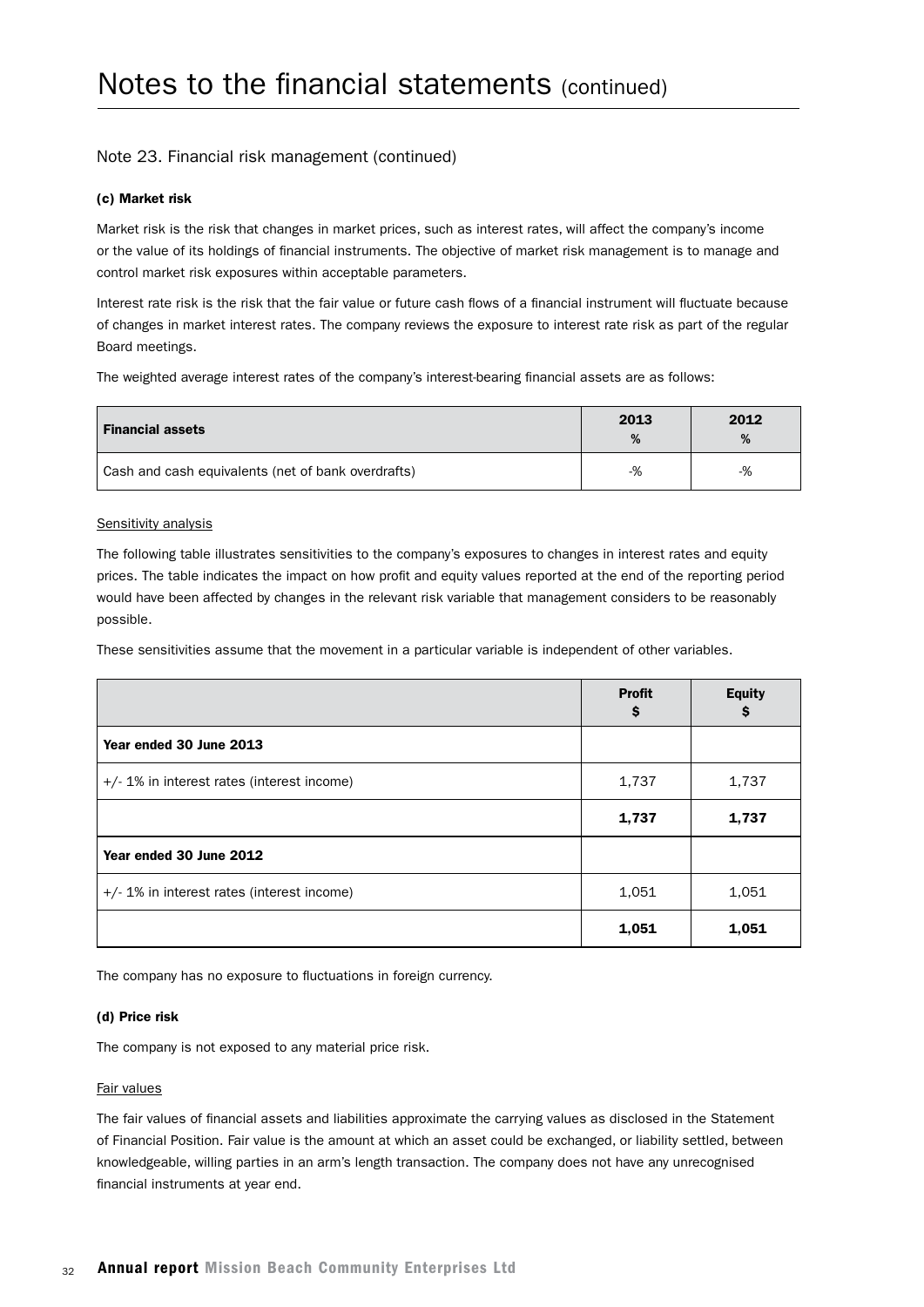# Directors' declaration

In accordance with a resolution of the Directors of Mission Beach Community Enterprises Limited, the Directors of the company declare that:

- 1 the financial statements and notes of the company as set out on pages 11 to 32 are in accordance with the Corporations Act 2001 and:
	- (i) comply with Australian Accounting Standards, which as stated in accounting policy Note 1(a) to the financial statements constitutes compliance with International Financial Reporting Standards (IFRS); and
	- (ii) give a true and fair view of the company's financial position as at 30 June 2013 and of the performance for the year ended on that date;
- 2 in the Directors' opinion there are reasonable grounds to believe that the company will be able to pay its debts as and when they become due and payable.

This resolution is made in accordance with a resolution of the Board of Directors.

Anthony (Tony) Trevor Lee Director

Signed in Mission Beach, Queensland on 20 September 2013.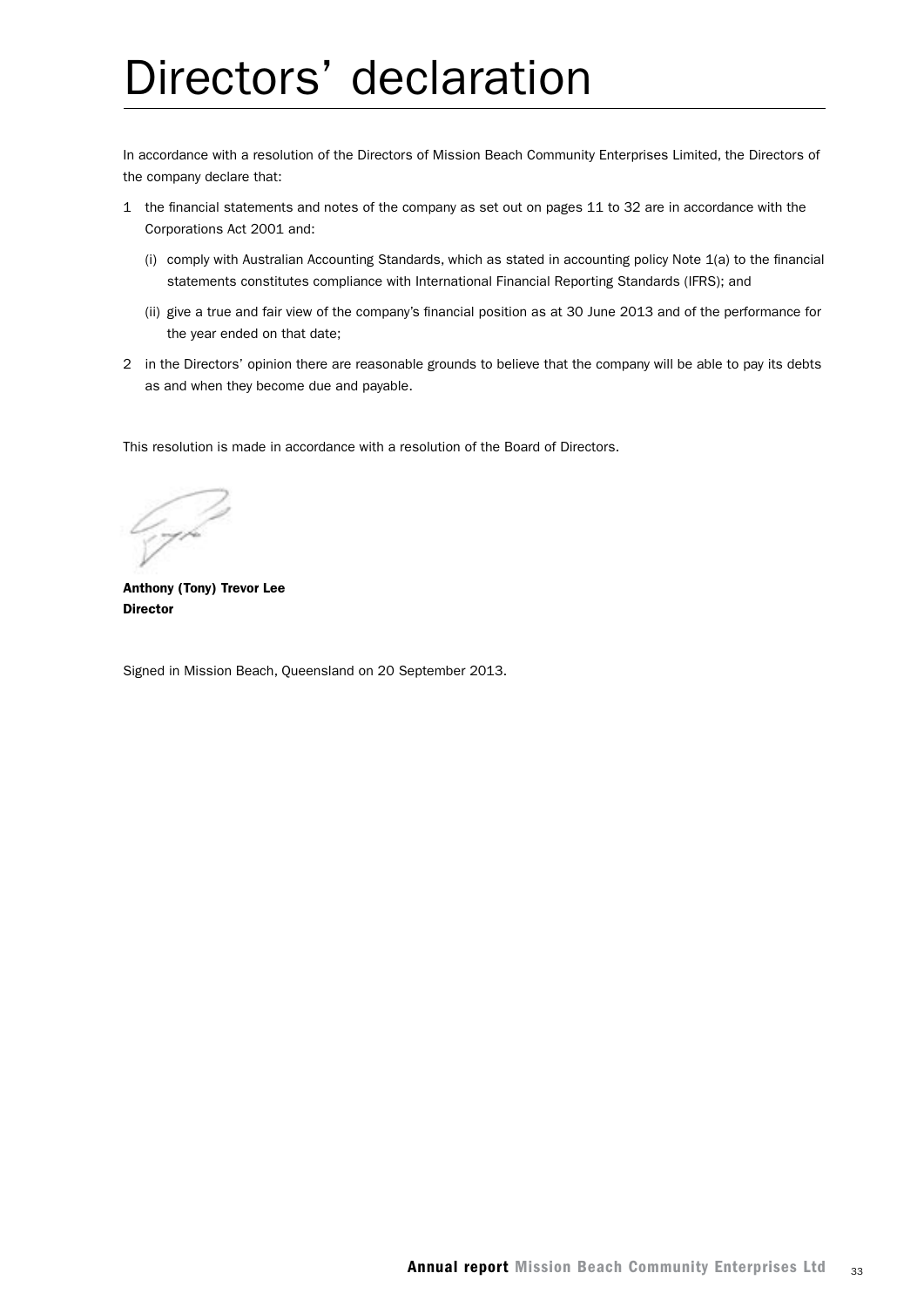# Independent audit report



Level 2, 10-16 Furest Street Bendigo, Victoria PO Box 30, Bendigo, VIC 3552

Telephone: (03) 5445 4200 Fax: (03) 5444 4344 Email: red@rsdadvisors.com.au www.rsdadvisora.com.au

#### **INDEPENDENT AUDITOR'S REPORT** TO THE MEMBERS OF MISSION BEACH COMMUNITY ENTERPRISES **LIMITED**

#### **Report on the Financial Report**

We have audited the accompanying financial report of Mission Beach Community Enterprises Limited, which comprises the statement of financial position as at 30 June 2013, the statement of profit or loss and other comprehensive income, the statement of changes in equity and the statement of cash flows for the year then ended, notes comprising a summary of significant accounting policies and other explanatory information and the directors' declaration of the company at the year's end.

#### Directors' Responsibility for the Financial Report

The directors of the company are responsible for the preparation of the financial report that gives a true and fair view in accordance with Australian Accounting Standards and the Corporations Act 2001 and for such internal control as the directors determine is necessary to enable the preparation of the financial report that gives a true and fair view and is free from material misstatement, whether due to fraud or error. In Note 1, the directors also state, in accordance with Accounting Standard AASB 101: Presentation of Financial Statements, that the financial statements comply with International Financial Reporting Standards (IFRS).

#### Auditor's Responsibility

Our responsibility is to express an opinion on the financial report based on our audit. We conducted our audit in accordance with Australian Auditing Standards. Those standards require that we comply with relevant ethical requirements relating to audit engagements and plan and perform the audit to obtain reasonable assurance about whether the financial report is free from material misstatement.

An audit involves performing procedures to obtain audit evidence about the amounts and disclosures in the financial report. The procedures selected depend on the auditor's judgement, including the assessment of the risks of material misstatement of the financial report, whether due to fraud or error. In making those risk assessments, the auditor considers internal control relevant to the company's preparation of the financial report in order to design audit procedures that are appropriate in the circumstances, but not for the purpose of expressing an opinion on the effectiveness of the company's internal control. An audit also includes evaluating the appropriateness of accounting policies used and the reasonableness of accounting estimates made by the directors, as well as evaluating the overall presentation of the financial report.

Richmond Sinnott & Delahunty<br>ABN 60 616 244 309 Liability limited by a schem approved under Professional Standards Legislation

Partners: Warren Sinnott Philip Delahenty Cara Hall Kathic Teasdale Brett Andrews David Richmund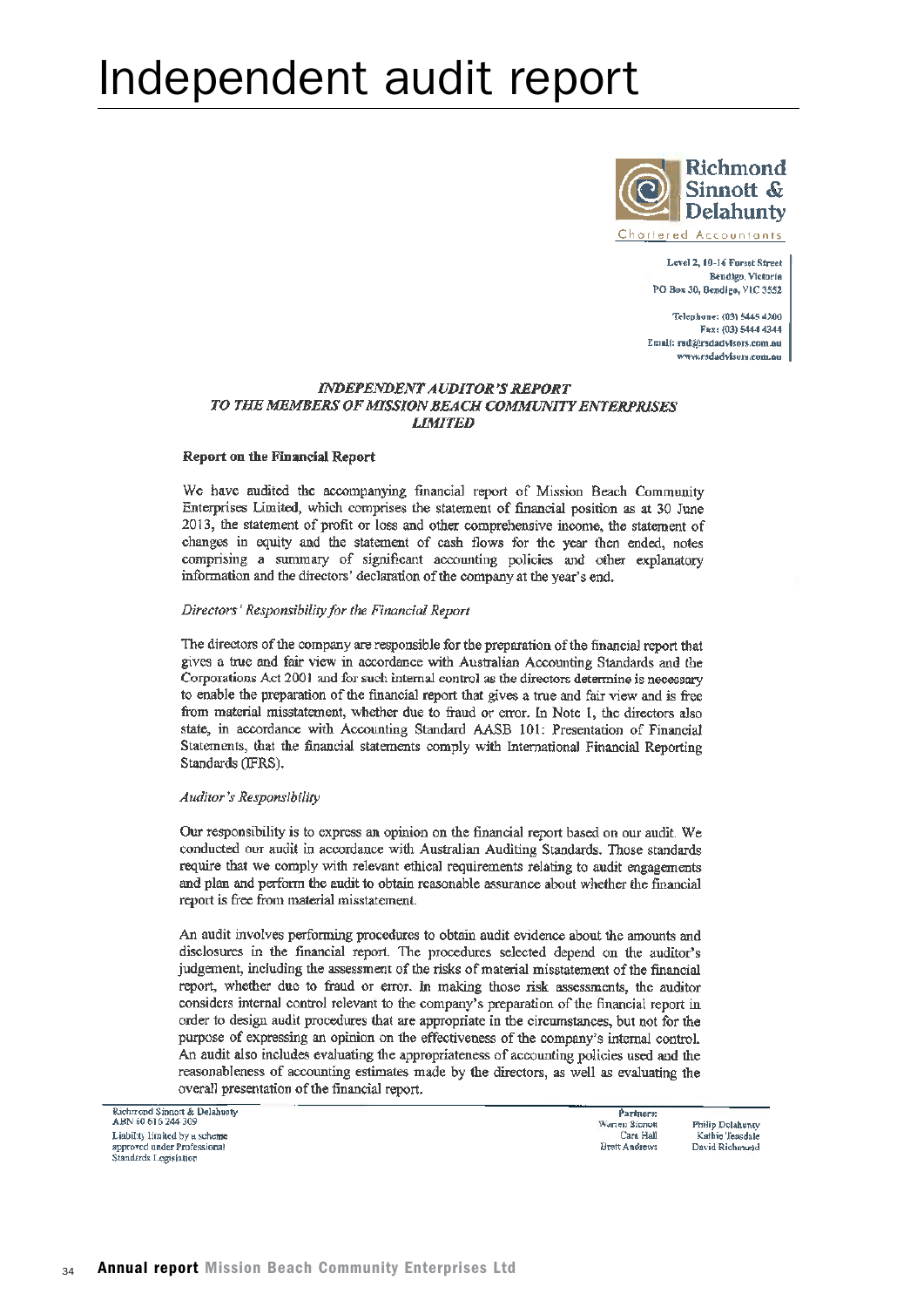We believe that the audit evidence we have obtained is sufficient and appropriate to provide a basis for our audit opinion.

#### Independence

In conducting our audit, we have complied with the independence requirements of the Corporations Act 2001. We confirm that the independence declaration required by the Corporations Act 2001, which has been given to the directors of Mission Beach Community Enterprises Limited, would be in the same terms if provided to the directors as at the time of this auditor's report.

#### Auditor's Opinion

In our opinion:

- $(a)$ the financial report of Mission Beach Community Enterprises Limited is in accordance with the Corporations Act 2001, including:
	- giving a true and fair view of the company's financial position as at 30  $(i)$ June 2013 and of its performance for the year ended on that date; and
	- $(ii)$ complying with Australian Accounting Standards (including Australian Accounting Interpretations) and the Corporations Regulations 2001; and
- the financial report also complies with the International Financial Reporting  $(b)$ Standards as disclosed in Note 1

#### **Emphasis of Matter**

Without qualification to the audit opinion expressed above, attention is drawn to the following matter. Note 1(b) "Going Concern' in the financial statements indicates the company recorded a loss after tax of \$44,589 (2012: loss of \$41,186). The directors have prepared a budget for the 2013/14 year which indicates a budgeted loss before tax of \$86,080 will be recorded.

The directors have received a financial facility to assist with working capital requirements for the next twelve months. Without the financial facility, there is significant uncertainty whether Mission Beach Community Enterprises Limited will continue as a going concern.

These conditions indicate the existence of a material uncertainty which may cast doubt about the Company's ability to continue as a going concern and whether it will realise its assets and extinguish its liabilities in the normal course of business at the amounts stated in the financial report.

Kichnund Sinrath + Delchuk

RICHMOND SINNOTT & DELAHUNTY Chartered Accountants

watt

W. J. SINNOTT Partner

Dated at Bendigo, 20 September 2013